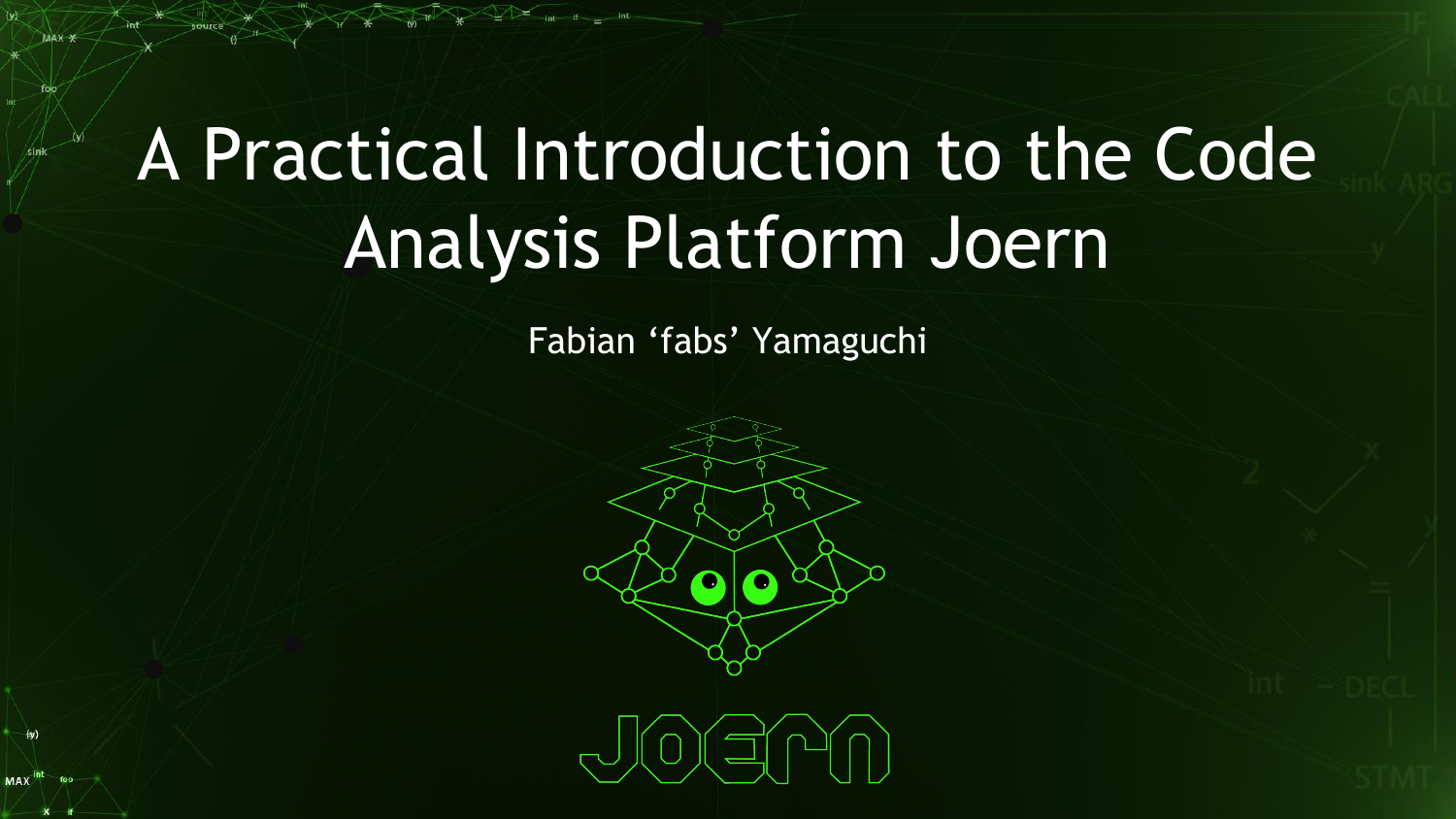### **Interactive Code Analysis**

(y)

- Philosophy: each program is its own universe, and hacking is about exploring, documenting and exploiting its rules
- Fully-automated static scanners are of limited use in this setting but augmenting the auditor's capabilities with powerful code analysis primitives is fruitful!
- Provide the primitives to script as much of the analysis as possible to incrementally increase and store knowledge about the target => think IDA Pro, Radare2, or Burp, not Veracode

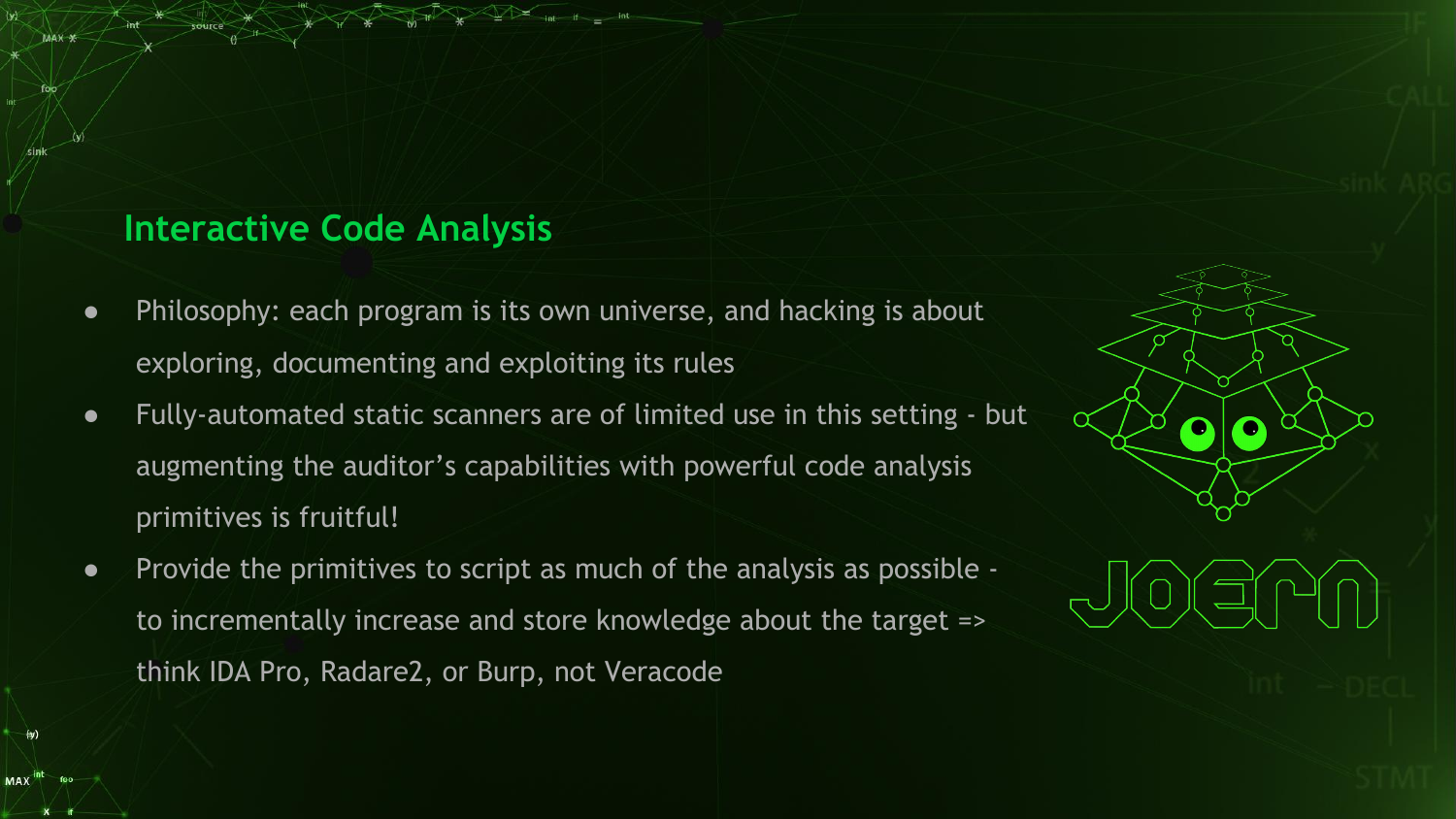### **What is this Project about?**

Ùł

int

**MAX** 

- We want to explore how partial automation can help hackers working on in-depth analysis of high profile targets
- This is not about finding simple bugs (fuzzers are better here), it is about having a workbench for long audits
- The focus is on code understanding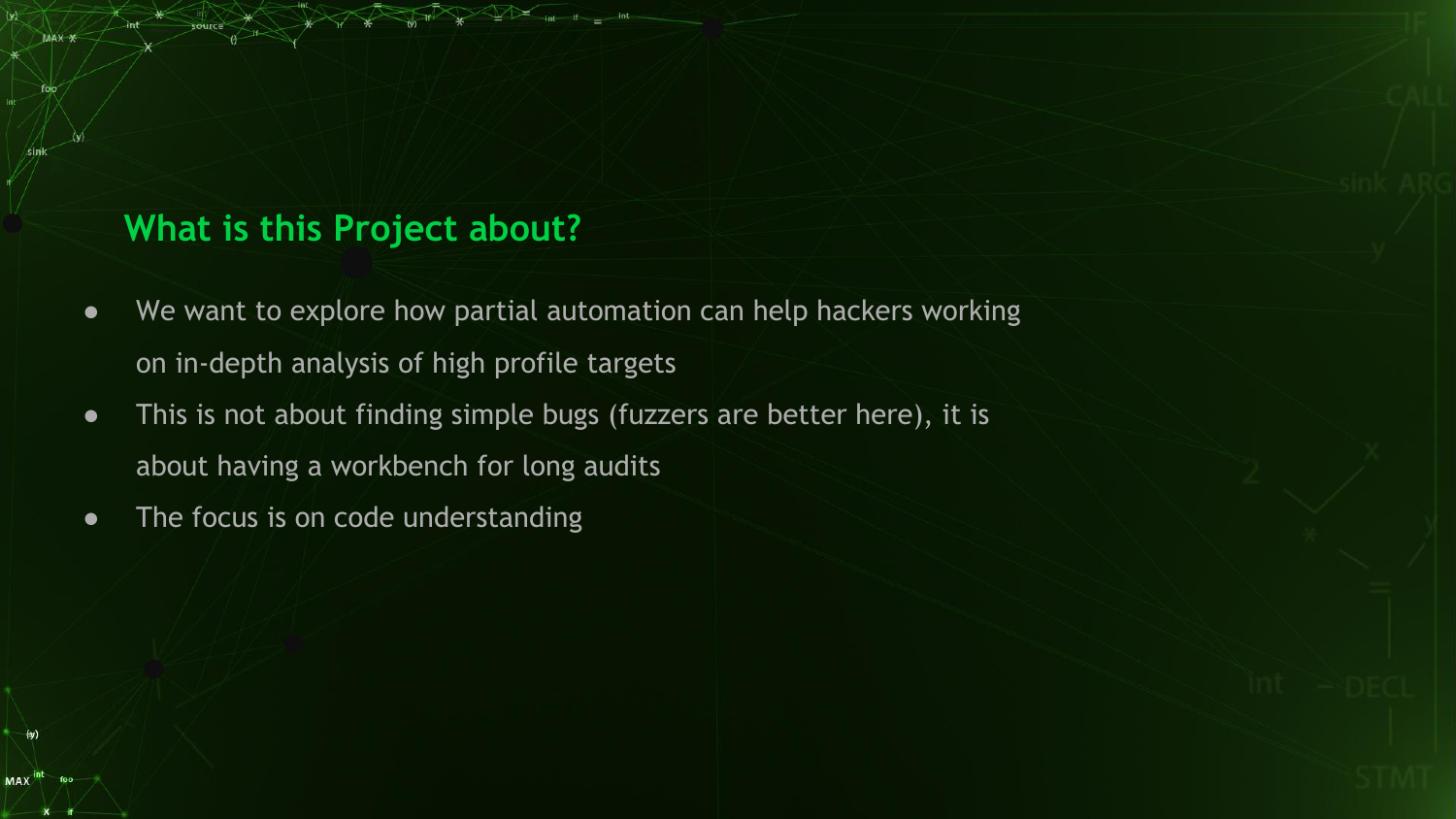### **A Brief Look into the Back Mirror**

(y)

init

**MAX** 

- 2013: Initial release of Joern as a rough research prototype developed as part of a PhD thesis on pattern-based vulnerability discovery via code property graphs
- Late 2016: Research prototype abandoned
- 2017: Work on commercial version "Ocular" initiated core technology behind a commercial product offering
- 2018: Open-sourcing of a code property graph specification
- Late 2019: Partial open-sourcing of Ocular as Joern-Reborn (2013 logo :))

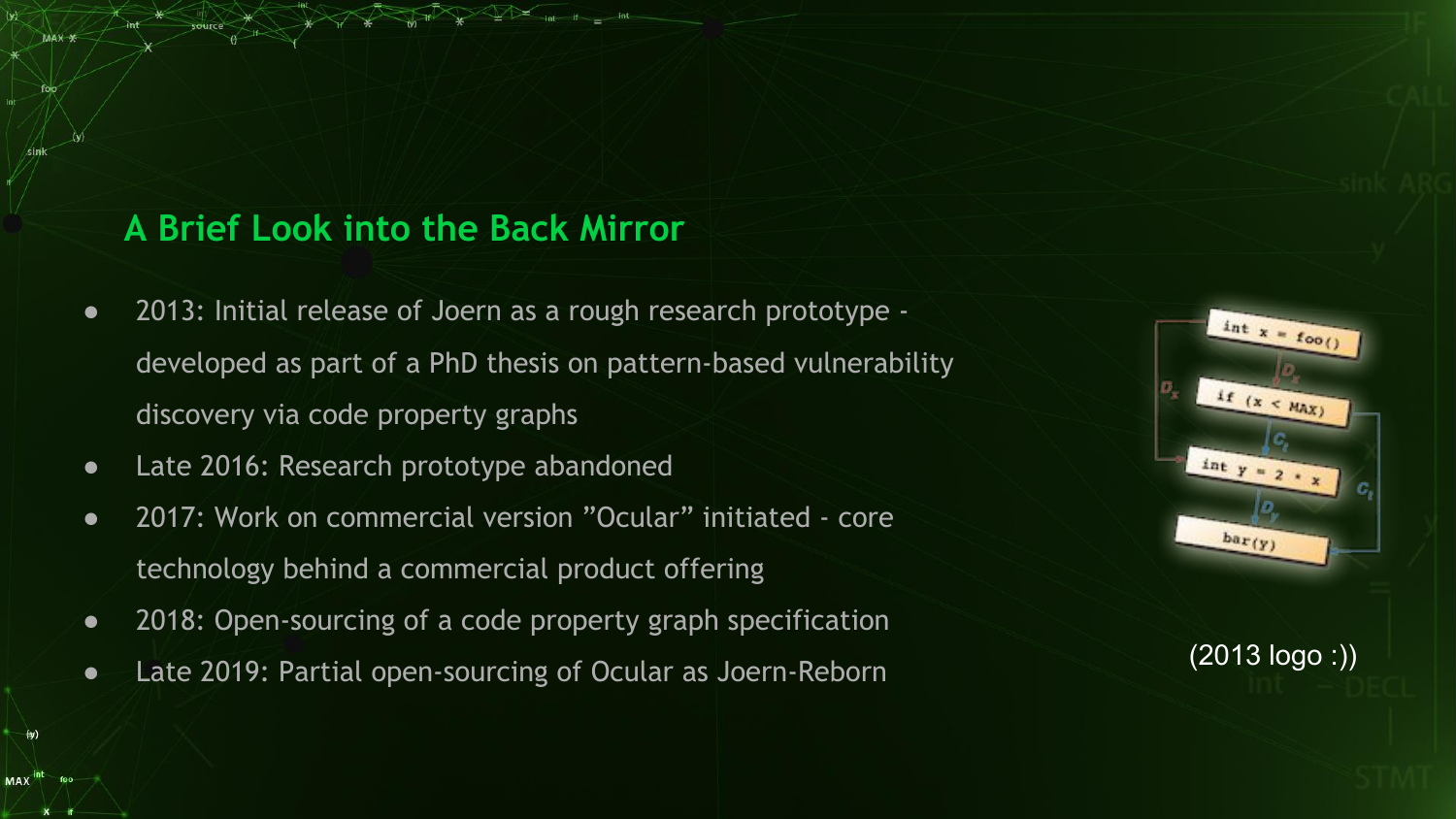### **Fuzzy Parsing**

Ùł

int

**MAX** 

- Fuzzy parser for C/C++. Analyze code bases even if header files or the right compiler are not available
- This means that you do not have to waste time configuring the target to work with the tool
- You can also use it on the code that falls out of decompilers, or on code that "fell off a truck" (like in Marco's baseband work)
- Includes a fuzzy preprocessor to make use of headers if they are available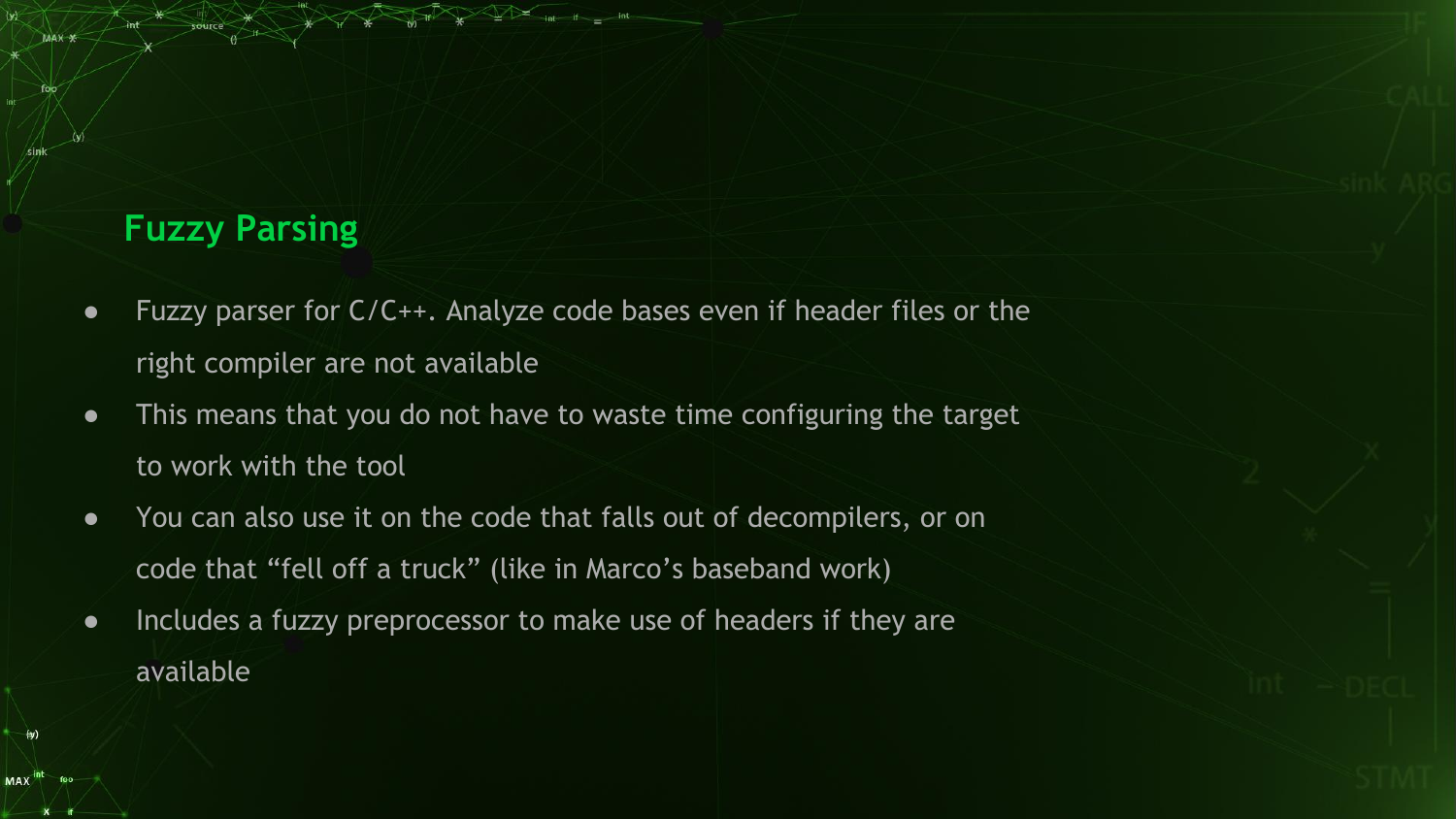### **Getting started: parsing, launching, loading**

fabs@workstation:~/joern/

#### \$ wget

ÙÆ

 $MAX-$ 

/sink

 $(\gamma)$ 

MAX<sup>int</sup>

https://github.com/ShiftLeftSecurity/joern/releases/latest/download/joern-cli.zip

\$ unzip joern-cli; cd joern-cli

- \$ ./joern-parse ~/targets/vlc-3.0.8/
- \$ ./joern



Welcome to Ocular/Joern joern> loadCpg("cpg.bin.zip" ) res0: Option[Cpg] = Some(io.shiftleft.codepropertygraph.Cpg@3e1ca7c3) joern> cpg.<TAB>

 $\odot$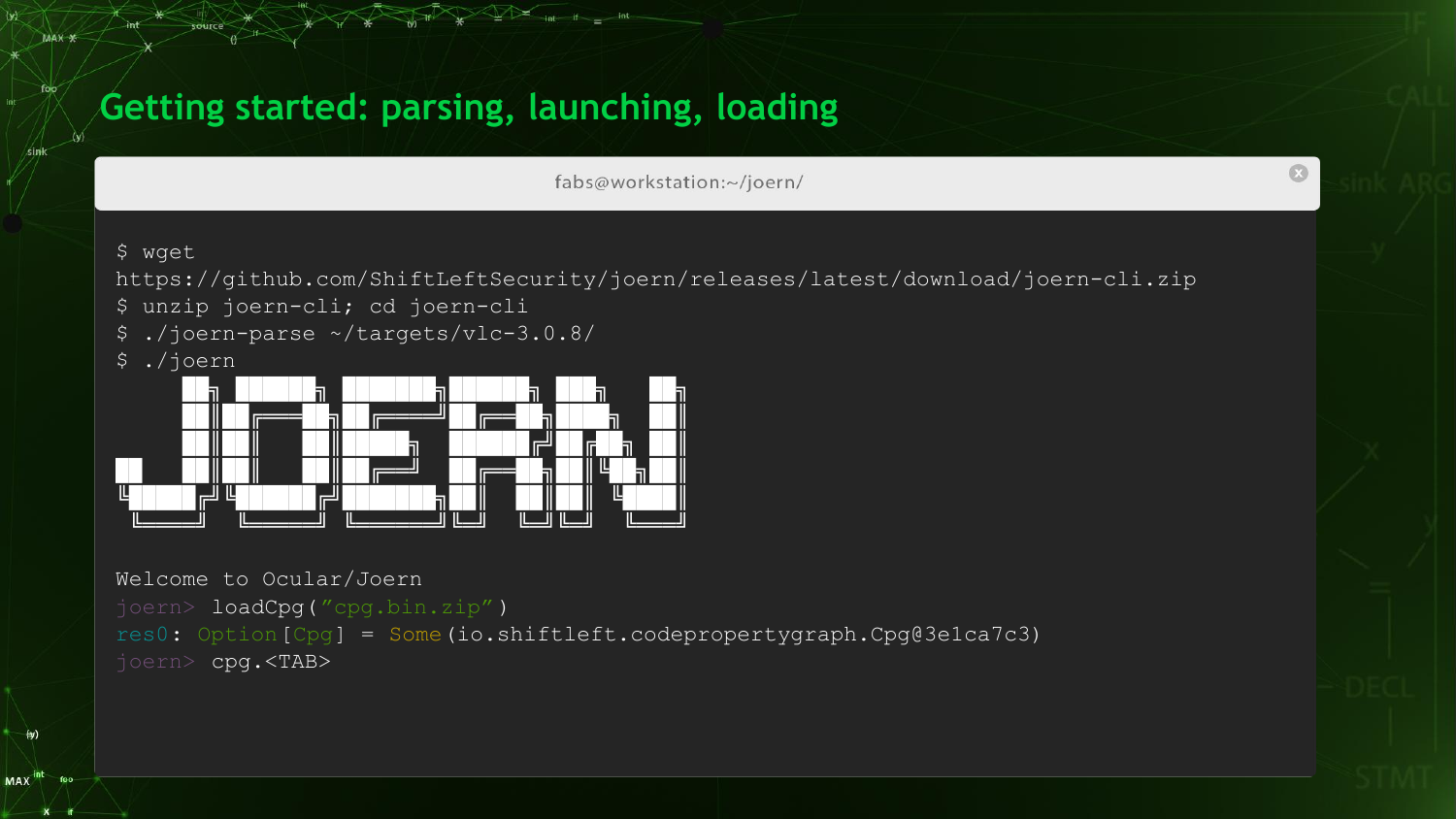### **"Integration": Dumping Code and Piping it Out**

Ù⊁

 $(\mathbf{w})$ 

MAX<sup>int</sup>

MAX X

fabs@workstation:~/joern/

// Dump all methods that match `.\*parse.\*` to the shell (syntax-highlighted) joern> cpg.method.name(".\*parse.\*").dump

// Dump all methods that match `.\*parse.\*` to file (no highlighting) joern> cpg.method.name(".\*parse.\*").dumpRaw |> "/tmp/foo.c" // View all methods that match  $\cdot$  \*parse.\* in a pager (e.g., less) joern> browse(cpg.method.name(".\*parse.\*").dump) // Dump dot representations of ASTs for all methods that

joern> cpg.method.name(".\*parse.\*").dot |> "/tmp/foo.dot"



 $\Omega$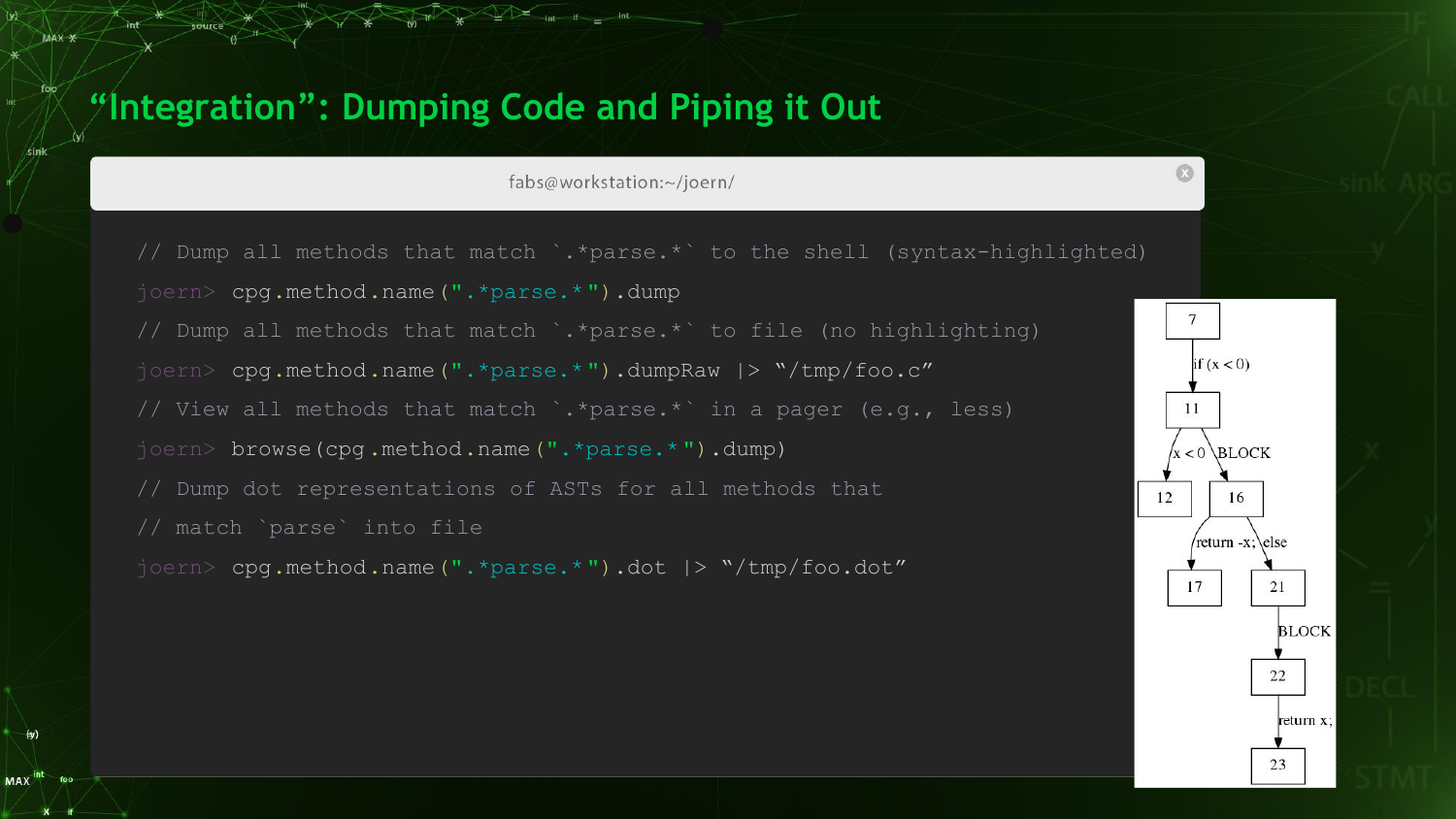### **Interactive Shell**

(y)

int

**MAX** 

MAX<sup>3</sup>

- Interactive shell for code exploration and query crafting
- The shell has syntax completion to learn the language
- It allows you to browse syntax highlighted code so that you don't have to leave the tool
- Query results and code can be piped into files ("integration")
- Batch processing turns it into a runtime

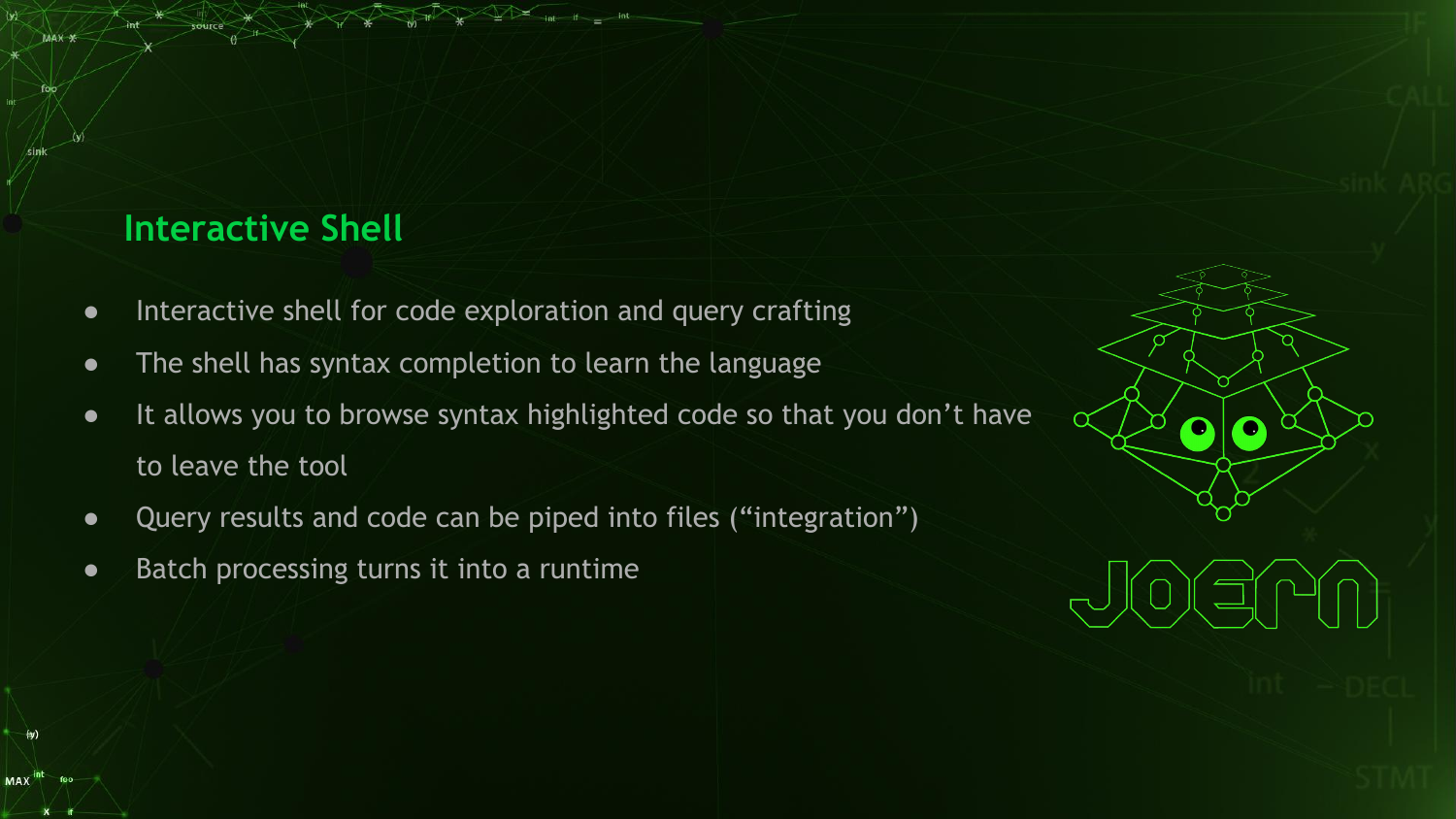### **Complexity Metrics - Something simple to start off with**

(y)

int

 $\textsf{MAX}^\top$ 

 $MAX-3$ 

fabs@workstation:~/joern/

 $\mathbb{C}$ 

```
// Identify functions with more than 4 parameters
cpg.method.where( .parameter.size > 4).l
  Identify functions with > 4 control structures (cyclomatic complexity)
cpq.method.where(\text{.controlStructure. size} > 4).l
// Identify functions with more than 500 lines of code
cpg.method.where( .numberOfLines >= 500).l
// Identify functions with multiple return statements
cpq.method.where(ast.isReturn.l.size > 1)
  Identify functions with more than 4 loops
cpg.method.where(.ast.isControlStructure.parserTypeName("(For|Do|While).*").size > 4).l
// Identify functions with nesting depth larger than 3
cpg.method.where( .depth( .isControlStructure) > 3).name.l
```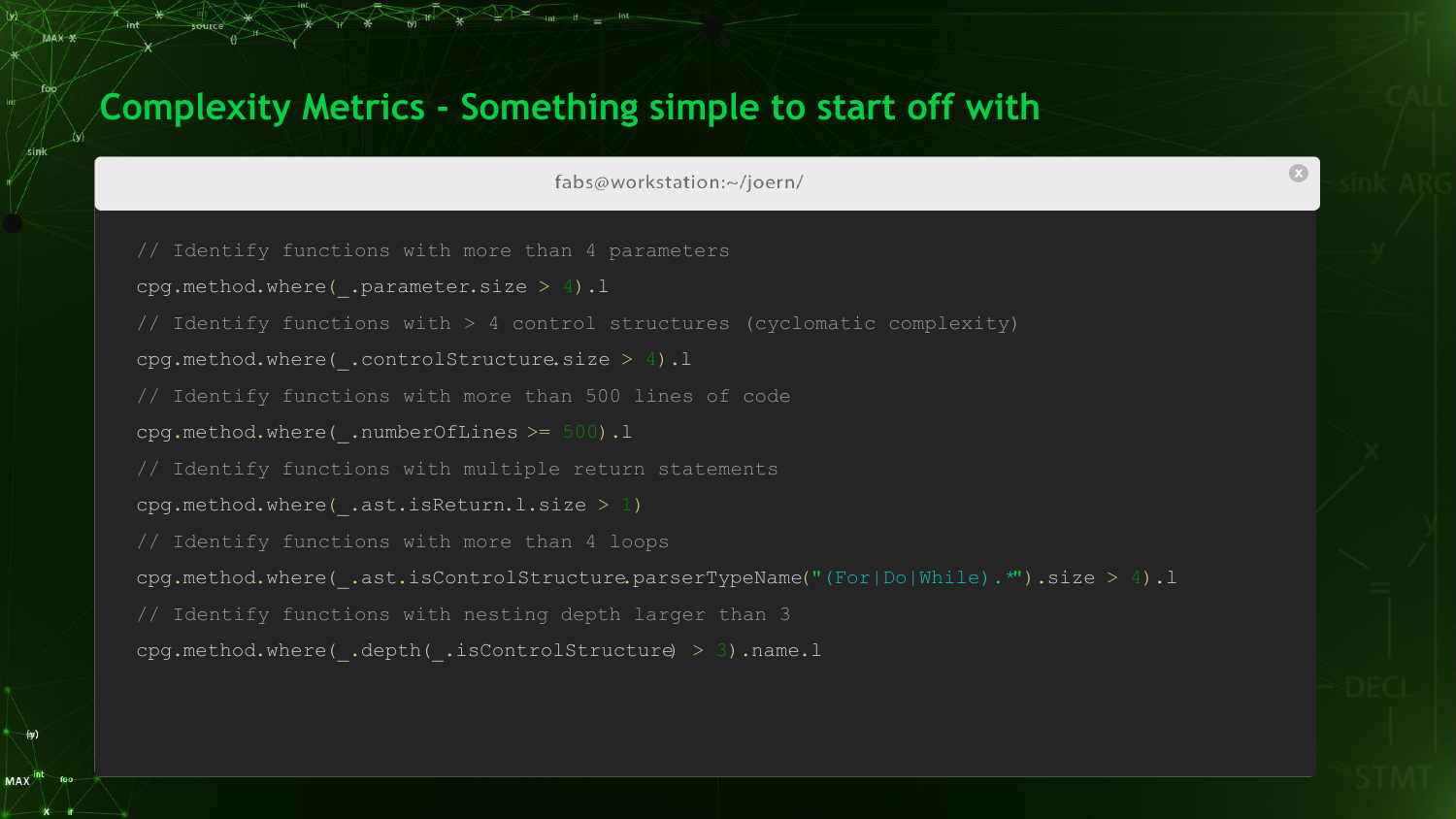### **Exploring calls into libraries**

ÙÆ

×

kink

 $(\mathbf{w})$ 

MAX<sup>int</sup>

 $MAX-3$ 

ÀŃ

fabs@workstation:~/joern/

 $\mathbf{C}$ 

// All names of external methods used by the program Cpg.method.external.name.l.distinct.sorted // All calls to strcpy cpg.call("str.\*").code.l // All methods that call strcpy cpg.call("str.\*").method.name.l // Looking into parameters: second argument to sprintf is NOT a literal cpg.call("sprintf").argument(2).filterNot(\_.isLiteral).code.l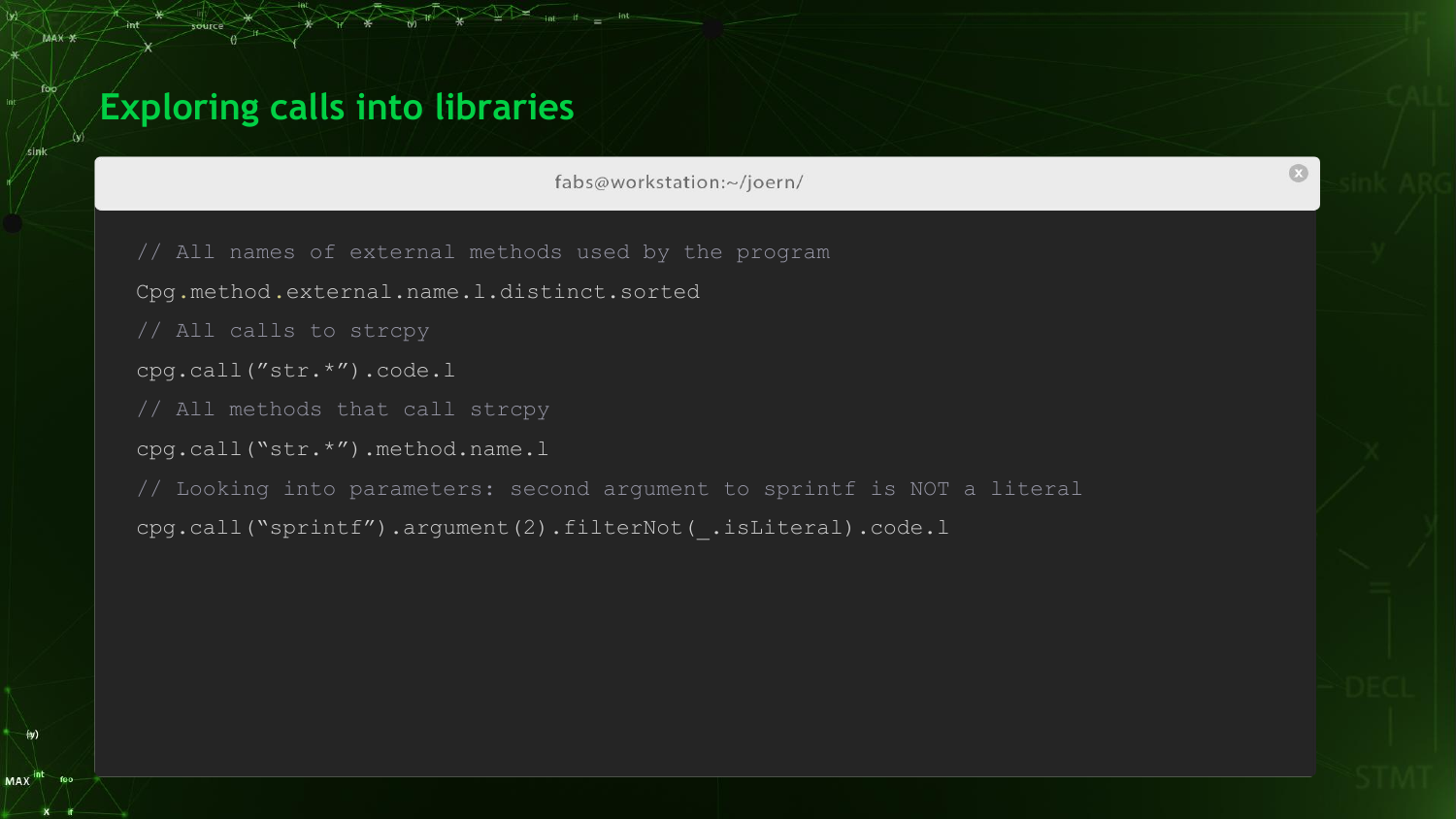### **Storing and Making use of What You've Already Found Out**

fabs@workstation:~/joern/

 $\mathbb{C}$ 

// Create a new graph to hold an additive diff (DiffGraph) implicit val diffGraph = new io.shiftleft.passes.DiffGraph()

// Methods that accept a "char \*" and a "size t" cpg.method.filter( .parameter.evalType("size t")) .filter( .parameter.evalType(".\*void.\*")) .newTagNodePair("copy\_operation").store

#### diffGraph.apply(cpg)

Ù⊁

 $\ast$ 

int

 $(\gamma)$ 

**MAX**<sup>int</sup>

 $MAX-3$ 

// You can now retrieve copy operations that you marked earlier! cpg.tag.name( "copy\_operation ").parameter...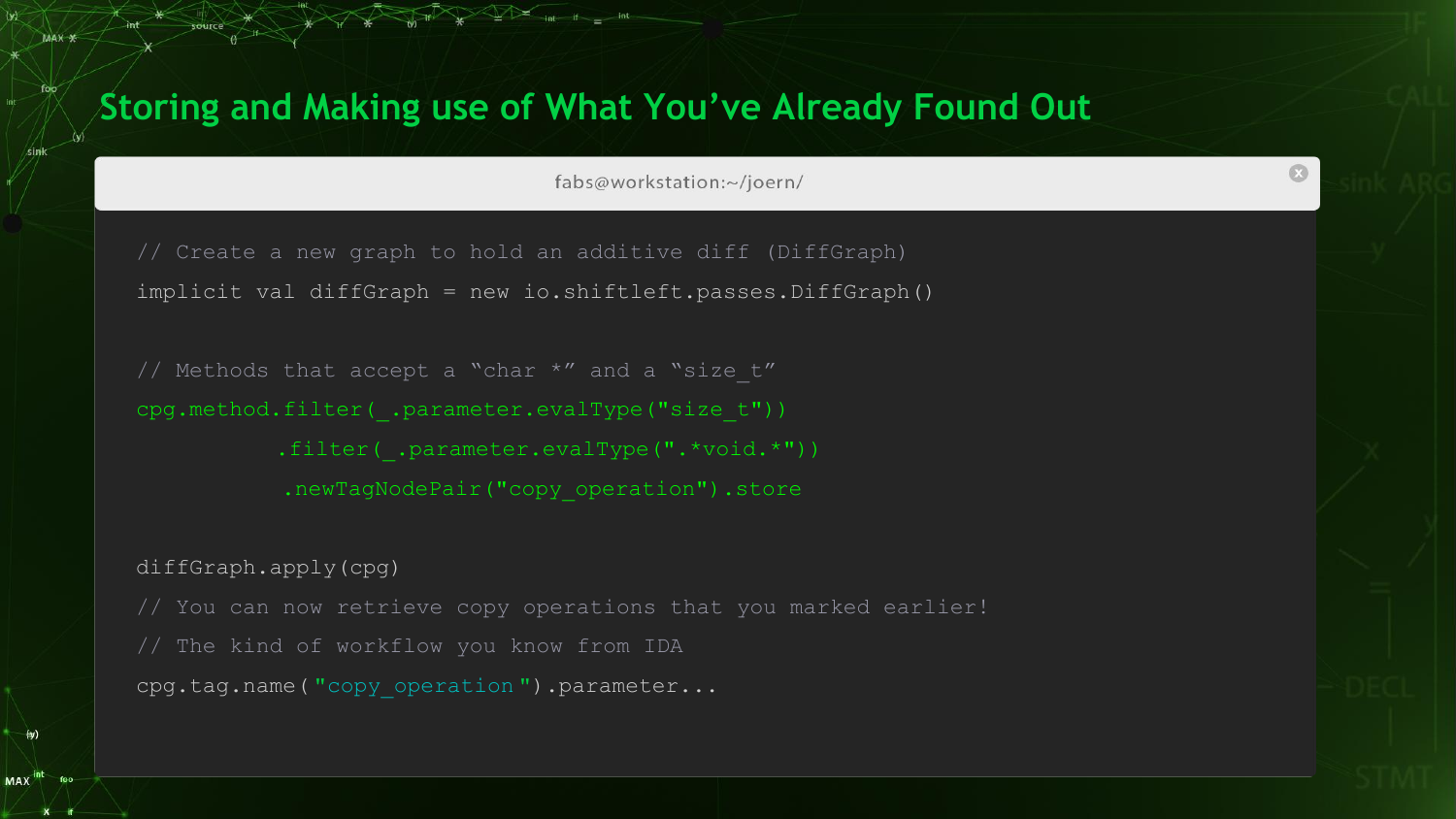### **Let's see which functions are called most often ("language")**

fabs@workstation:~/joern/

 $\mathbf{C}$ 

// Sort methods by number of callers and dump the first 100

 $\frac{1}{\pi}$  cpg.method.map(x => (x.start.callIn.size,

x.name)).l.sorted.reverse.take( 100)

res16: List[(Int, String)] = List(

(108003, "<operator>.indirectMemberAccess" ),

(87500, "<operator>.assignment" ),

(42012, "<operator>.memberAccess" ),

(22498, "<operator>.addressOf" ),

(20280, "<operator>.computedMemberAccess" ),

(5436, "free"),

...

ÙÆ

MAX X

kink

 $(\mathbf{w})$ 

MAX<sup>int</sup>

 $\mathbf{\hat{M}}$ 

(3262, "msg\_Dbg"),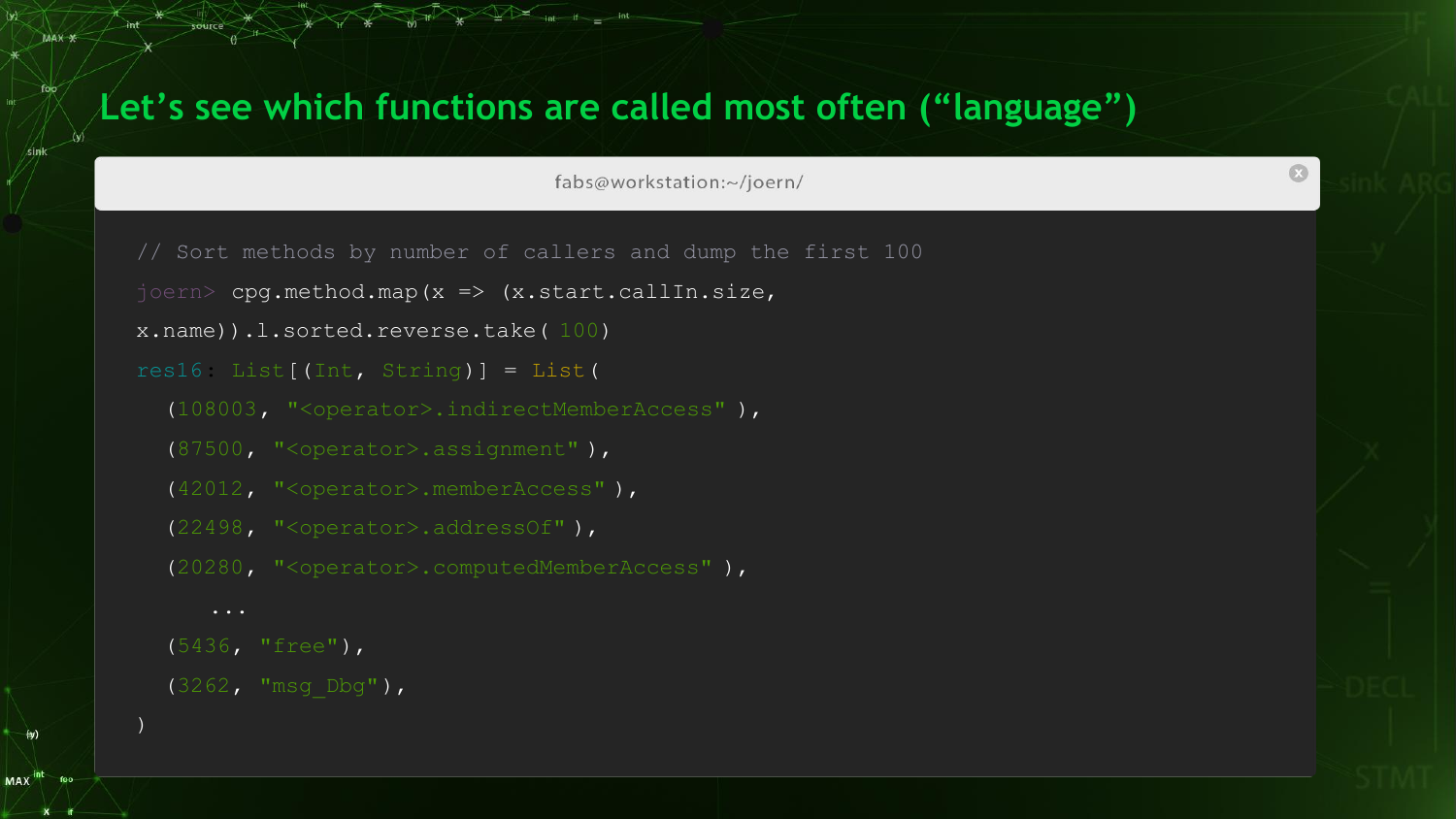### **Extend `cpg.method` via an implicit conversion**

fabs@workstation:~/joern/

 $\odot$ 

```
joern> implicit class MyMethod(method : Steps[Method]) {
         def top(n : Int) =method.mac<sub>p</sub>(x =&gt; (x.start-callIn.size,x.name)).l.sorted.reverse.take( 100)
defined class MyMethod
joern> cpg.method.top(10)
res16: List[(Int, String)] = List(
   (108003, "<operator>.indirectMemberAccess" ),
   (87500, "<operator>.assignment" ),
   (42012, "<operator>.memberAccess" ),
```
...

WE

MAX \*

sink

 $(\gamma)$ 

MAX<sup>int</sup>

ÀŃ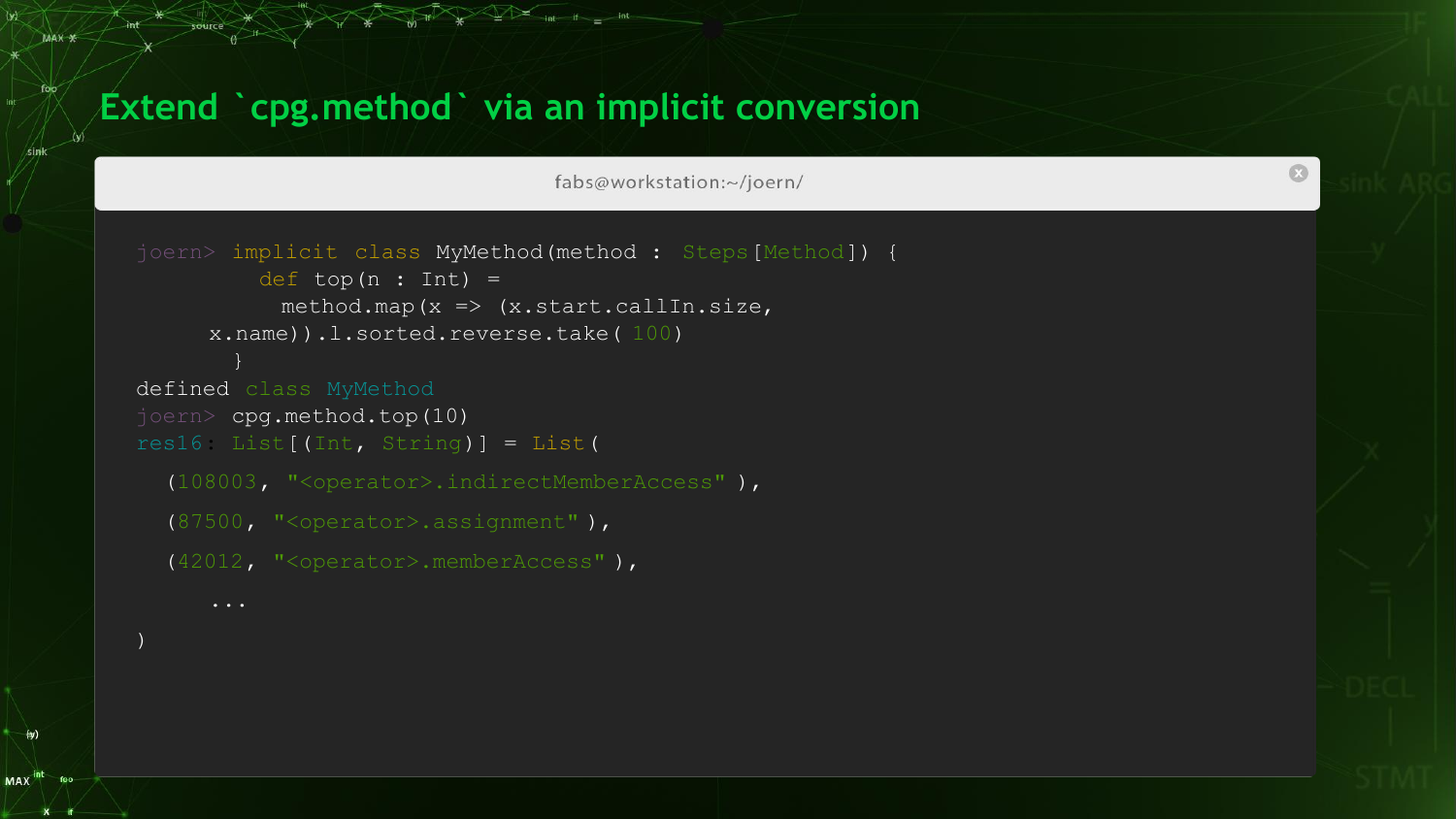### **Import your script at startup**

fabs@workstation:~/joern/

 $\mathbf{C}$ 

- ~/joern \$ mkdir -p scripts/myjoernhax/
- ~/joern \$ echo 'println("Loading my hacks")' > scripts/myjoernhax/hacks.sc
- ~/joern \$ mkdir -p ~/.shiftleft/ocular/
- ~/joern \$ echo 'runScript("myjoernhax", cpg)' >> ~/.shiftleft/ocular/predef.scala



ÙÆ

MAX X

/sink

 $(\gamma)$ 

MAX<sup>int</sup>



Welcome to Ocular/Joern

joern> runScript("myjoernhax", cpg) // <--- or kick-off manually after loading CPG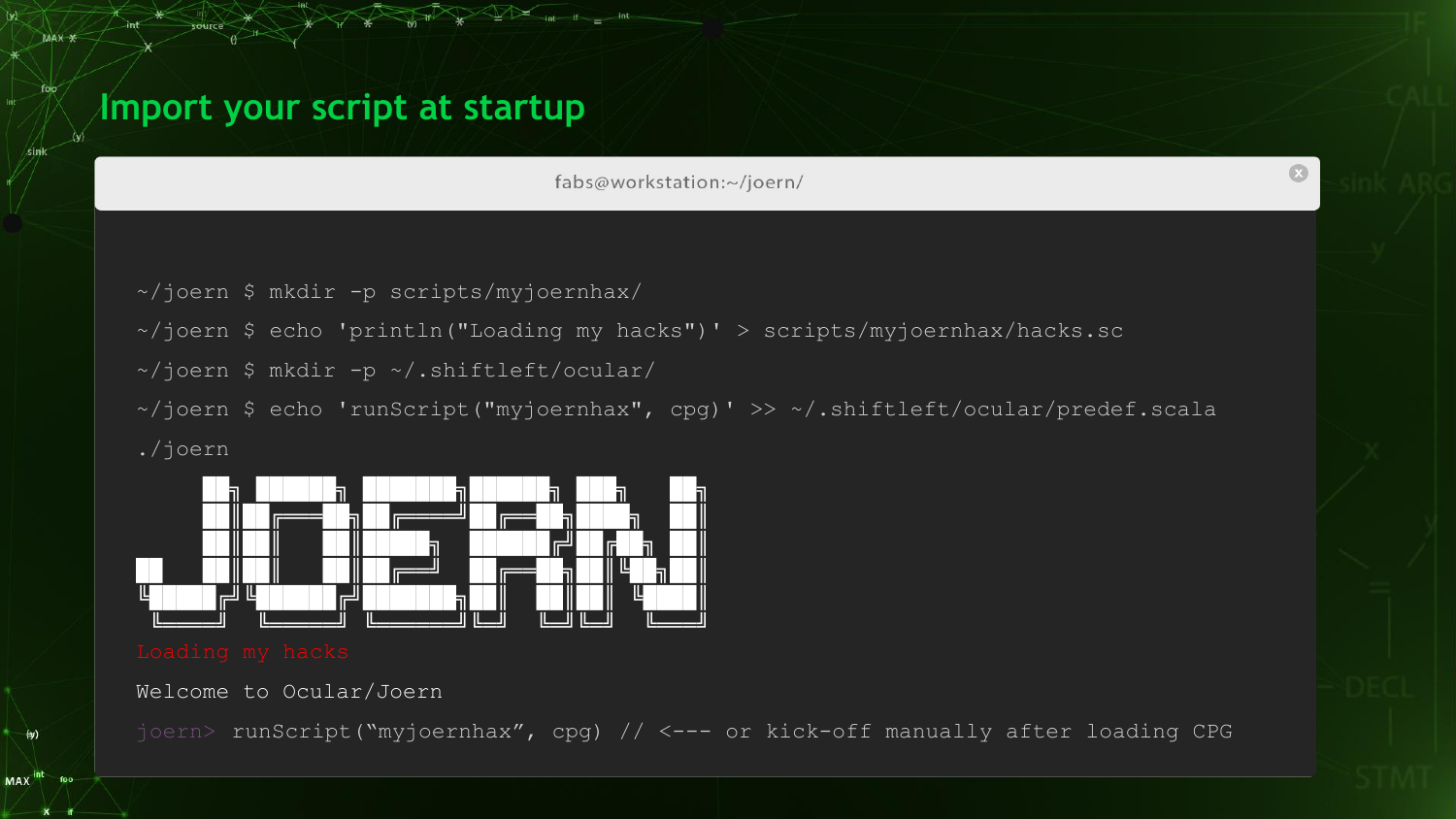### **Easy Extensibility of the Language is Key**

(y)

int

- The query language does not limit you to the code analysis ideas that its developers have
- It is an "internal Domain Specific Language" based on Scala, meaning that you can use all of Scala as part of your query
- Extending the language and query writing are the same
- You can use existing IDEs (IntelliJ) to work on complex custom program analysis features on top of Joern

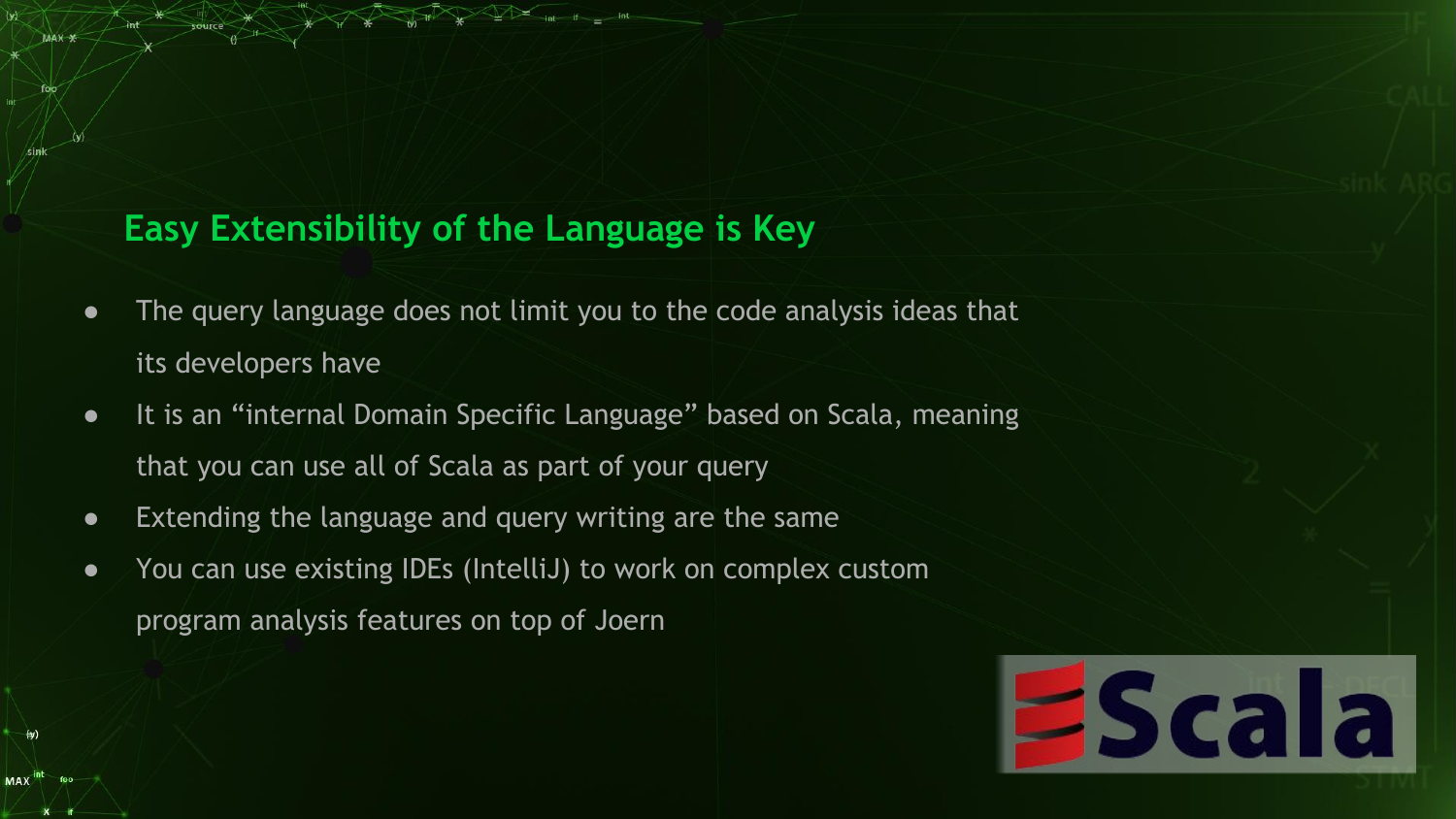### **IntelliJ as a Joern IDE**

- Query language is correctly completed by IntelliJ
- Test fixtures (e.g.,

(y)

MAX

`DataFlowCodeToCpgFixture` ) allow creation of Test graphs from C/C+ code

- Create queries as unit tests in `queries/src/test/scala/`
- Run queries as unit tests and use built-in debugger to debug your queries

```
class MallocMemcpyTests extends WordSpec with Matchers {
  val code: String =
```

```
memopy(dst, src, len + 7);
```

```
int non vulnerable(size t len, char *src) {
char *dst = malloc(len + 8);
memcpy(dst, src, len + 8);
```
Run:

G

DataFlowCodeToCpgFixture(code) { cpg => \* Find calls to malloc where the first argument contains an arithmetic expres \* the allocated buffer flows into memopy as the first argument, and the third \* argument of that memcpy is unequal to the first argument of malloc. This is \* an adaption of the old-joern query first shown at 31C3 that found a \* buffer overflow in VLC's MP4 demuxer (CVE-2014-9626). "find calls to malloc/memcpy system with different expressions in arguments" in val src = cpg.call(regex= "malloc").filter( .argument(1).arithmetics) cpg.call(regex="memcpy").whereNonEmpty { call => MallocMemcpyTests >  $\lambda$ (cpg: Any) 4. MallocMemcpyTests.find calls to malloc/me... >> V Tests passed: 1 of 1 test - 69 ms  $\downarrow^{\frac{3}{2}}$ Testing started at 1:39 AM ...  $\blacktriangledown$   $\blacktriangledown$  Test Results 69 ms /usr/lib/jvm/java-8-openjdk-amd64/bin/java -javaagent:/snap/inte

CPG construction finished in 485ms. Start of enhancement: io.shiftleft.semanticcpg.passes.compat.ard Using old CPG format not containing ARGUMENT edges.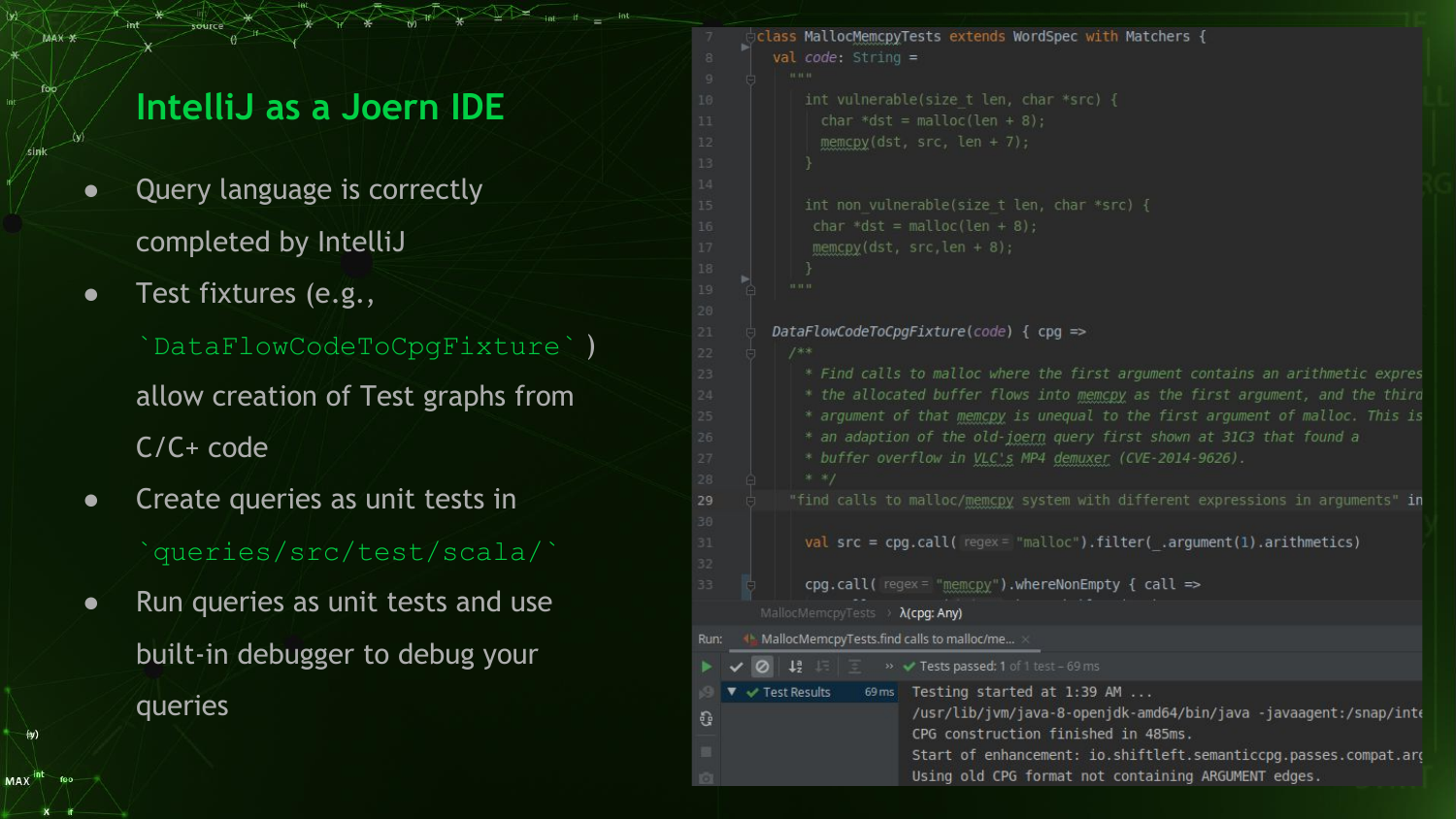### **Detecting Write Loops - Extension Mechanism Hard at Work**

 $\odot$ 

#### fabs@workstation:~/joern/

**// Return (arrayName, List(subscripts))**

**// Noisy version without decoration language**

```
cpg
```

```
 .call(".*assign.*")
 .argument(1).ast.isCall
 .name(".*op.*computedMemberAccess.*")
.map \{ call \Rightarrowval subscripts = call.argument(2).ast
                     .isIdentifier.code.toSet
```

```
 (call.argument(1), subscripts)
```
fabs@workstation:~/joern/

 $\odot$ 

```
// Return (arrayName, List(subscripts))
// Expressive version with decoration language
cpg
    .assignment.target.isArrayAccess
   .map { a \Rightarrow (a.array, a.subscripts.code.toSet)
```
Ù⊁

 $\star$ 

int

MAX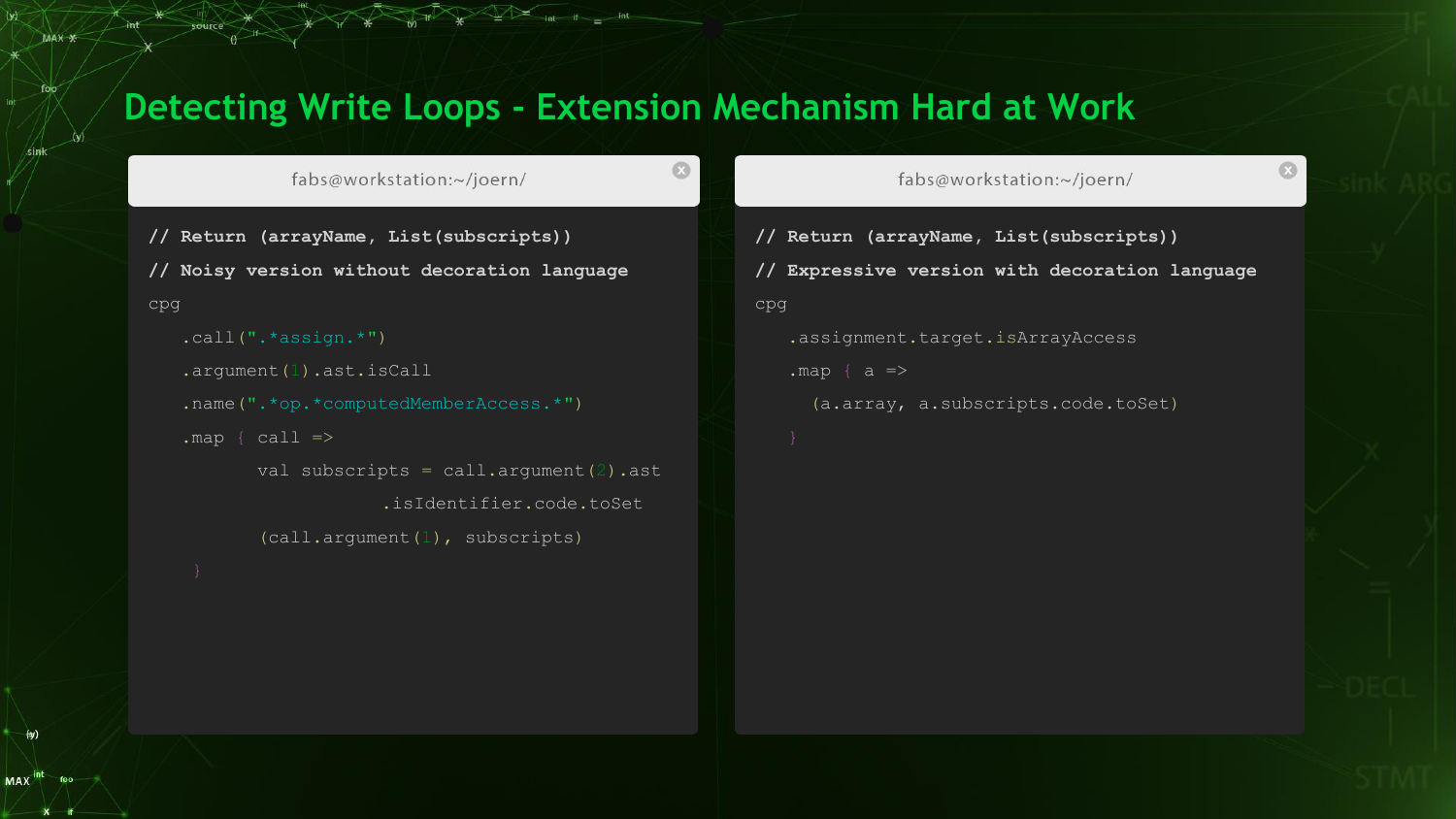### **Query for heap-based buffer overflows (malloc/memcpy - arithmetic)**

fabs@workstation:~/joern/

 $\mathbf{C}$ 

Ù⊁

int

 $(\mathbf{w})$ 

**MAX**<sup>int</sup>

 $MAX-3$ 

 \* Find calls to malloc where the first argument contains an arithmetic expression,

- \* the allocated buffer flows into memcpy as the first argument, and the third
- \* argument of that memcpy is unequal to the first argument of malloc. This is
- \* an adaption of the old-joern query first shown at 31C3 that found a
- \* buffer overflow in VLC's MP4 demuxer (CVE-2014-9626).

val src = cpg.call("malloc").filter(\_.argument(1).arithmetics ).l

```
 cpg.call("memcpy").whereNonEmpty { call =>
    call .argument(1).reachableBy (src.start)
      .filterNot (\ldotsargument(1).codeExact(call.argument(3).code))
```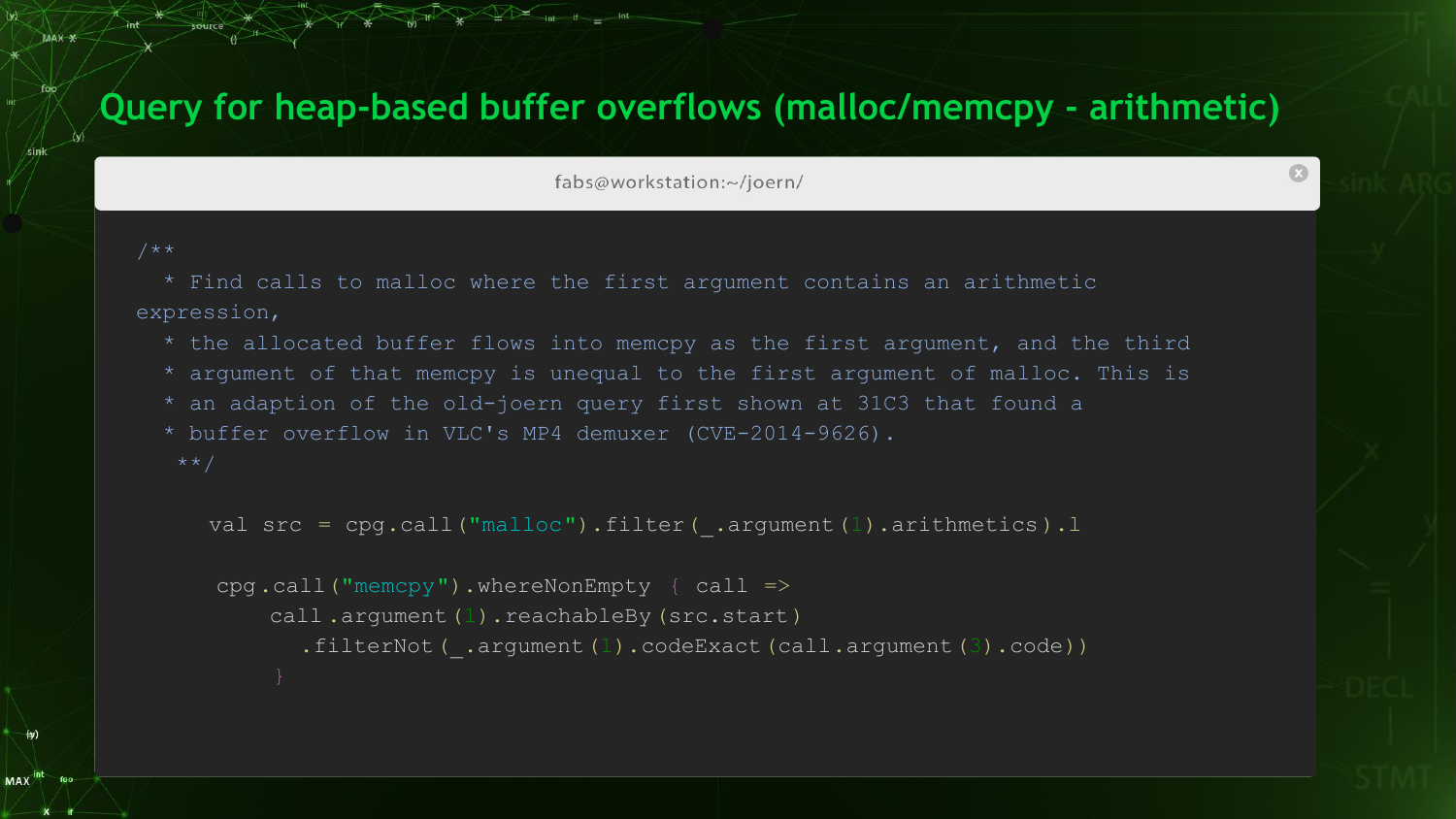### **Comparing it to the dark ages - and old-Joern query from 2013**

fabs@workstation:~/joern/

(y)

int

**MAX**<sup>int</sup>

MAX +

 \* Find calls to malloc where the first argument contains an arithmetic expression,

- \* the allocated buffer flows into memcpy as the first argument, and the third
- \* argument of that memcpy is unequal to the first argument of malloc. This is
- \* an adaption of the old-joern query first shown at 31C3 that found a
- \* buffer overflow in VLC's MP4 demuxer (CVE-2014-9626).

```
echo 'qetCallsTo("malloc").ithArguments("0")
   sideEffect{cnt = it.code }.match{ it.pye == "AdditiveExpression"}.statements()
   .out("REACHES")
   .match{ it.pype == "CallExpression" &&
\frac{1}{2}.filter.filternotedExactions.filterno.filterno.filternotedExactions.filternotedExactions.filternotedExactions.filternotedExactions.filternotedExactions.filternotedExactions.filternotedExactions.filternotedExactio
 }
   match\{it.\ttype == "AdditiveExpression"\}.id'
```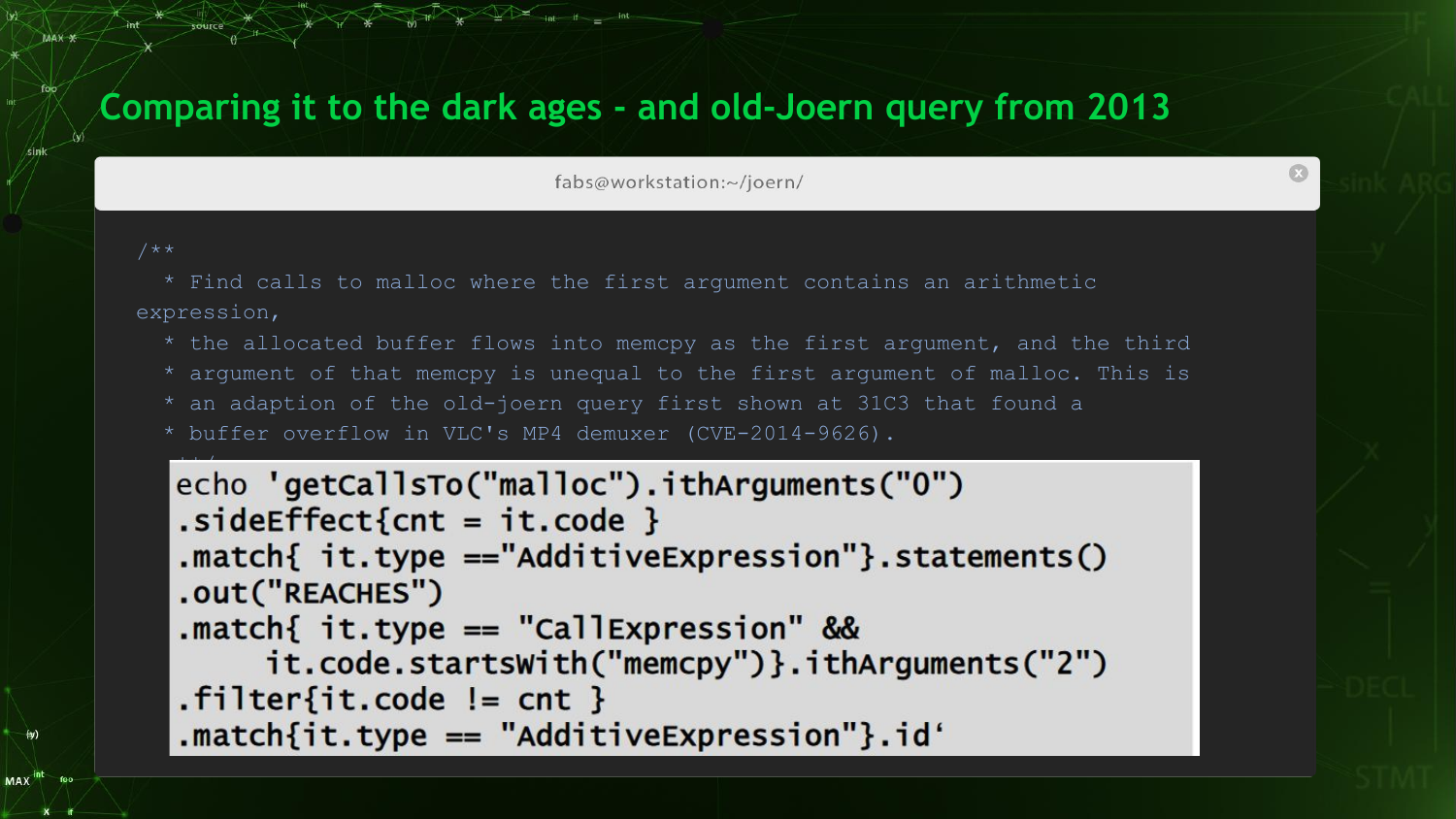### **What we found back then already**

Ùŧ

ink

MAX

### $p_{\text{1}}$ box->i\_size = 7 triggers the overflow

```
static int MP4_ReadBox_name( stream_t *p_stream, MP4_Box_t *p_box )
 MP4_READBOX_ENTER( MP4_Box_data_name_t );
  p_box->data.p_name->psz_text =
 malloc( p_{box} > i size + 1 - 8 ); /* + \0, -name, -size */
    if( p_{box->data.p_name->psz_test == NULL )MP4_READBOX_EXIT(0):
memcpy(p_box->data.p_name->psz_text, p_peek, p_box->i_size - 8);
 p_{box}\rightarrow data.p_name\rightarrow psz_text[p_{box}\rightarrow i_size - 8] = '\0';MP4_READBOX_EXIT(1);
```


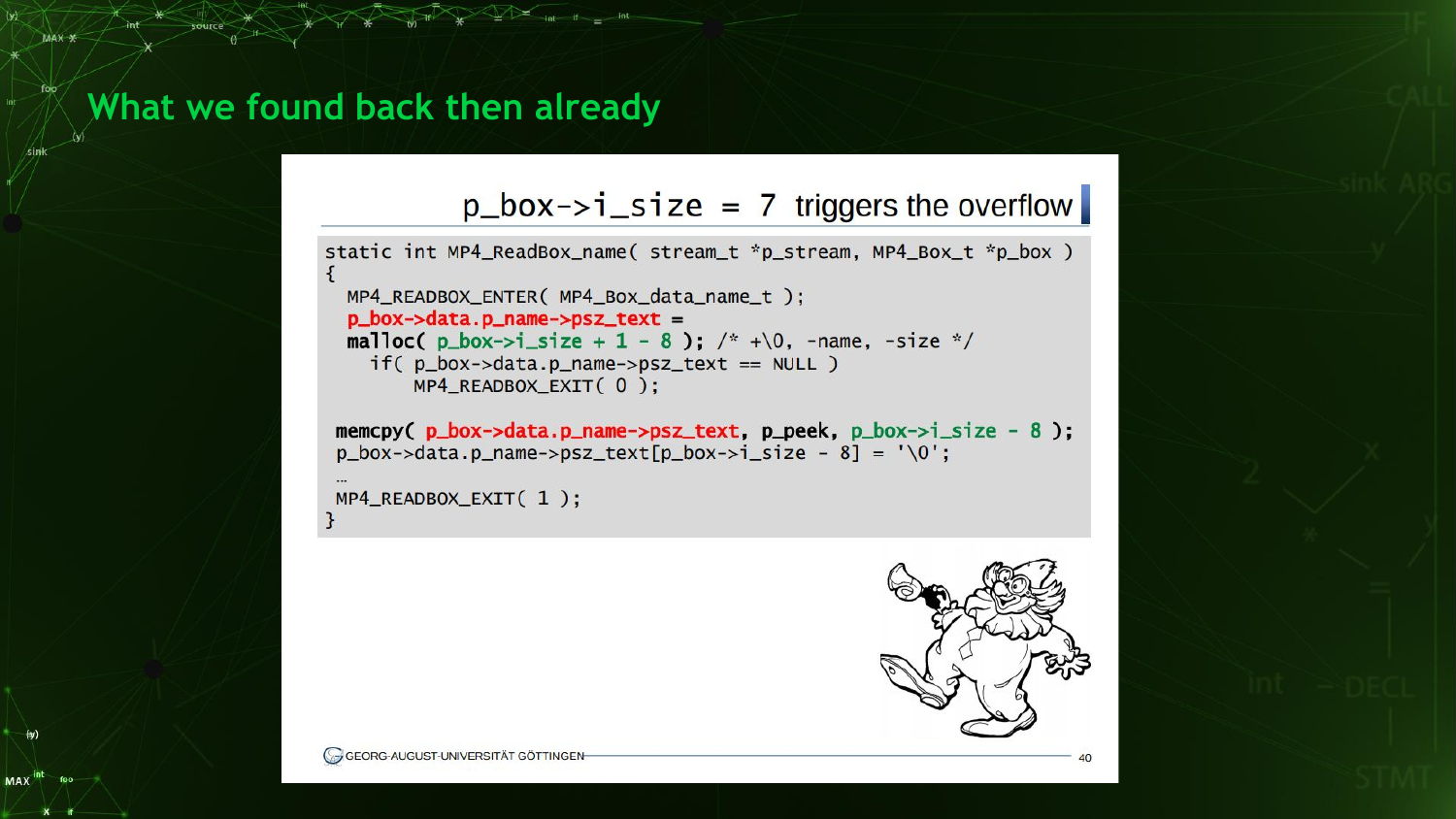### **Wrapping queries in methods to scan other code in the future**

fabs@workstation:~/joern/

 $\mathbb{C}$ 

```
joern> def buffer overlows(cpg : io.shiftleft.codepropertygraph.Cpg ) = {
```

```
val src = cpg.call("malloc").filter( .argument(1).arithmetics).l
 cpg.call("memcpy").whereNonEmpty { call =>
    call.argument(1).reachableBy (src.start)
       .filterNot(_.argument(1).codeExact(call.argument(3).code))
```
defined function buffer overflows joern> buffer overlows(cpg) // run the script

ÙÆ

×

int

 $(\mathbf{w})$ 

MAX<sup>int</sup>

MAX X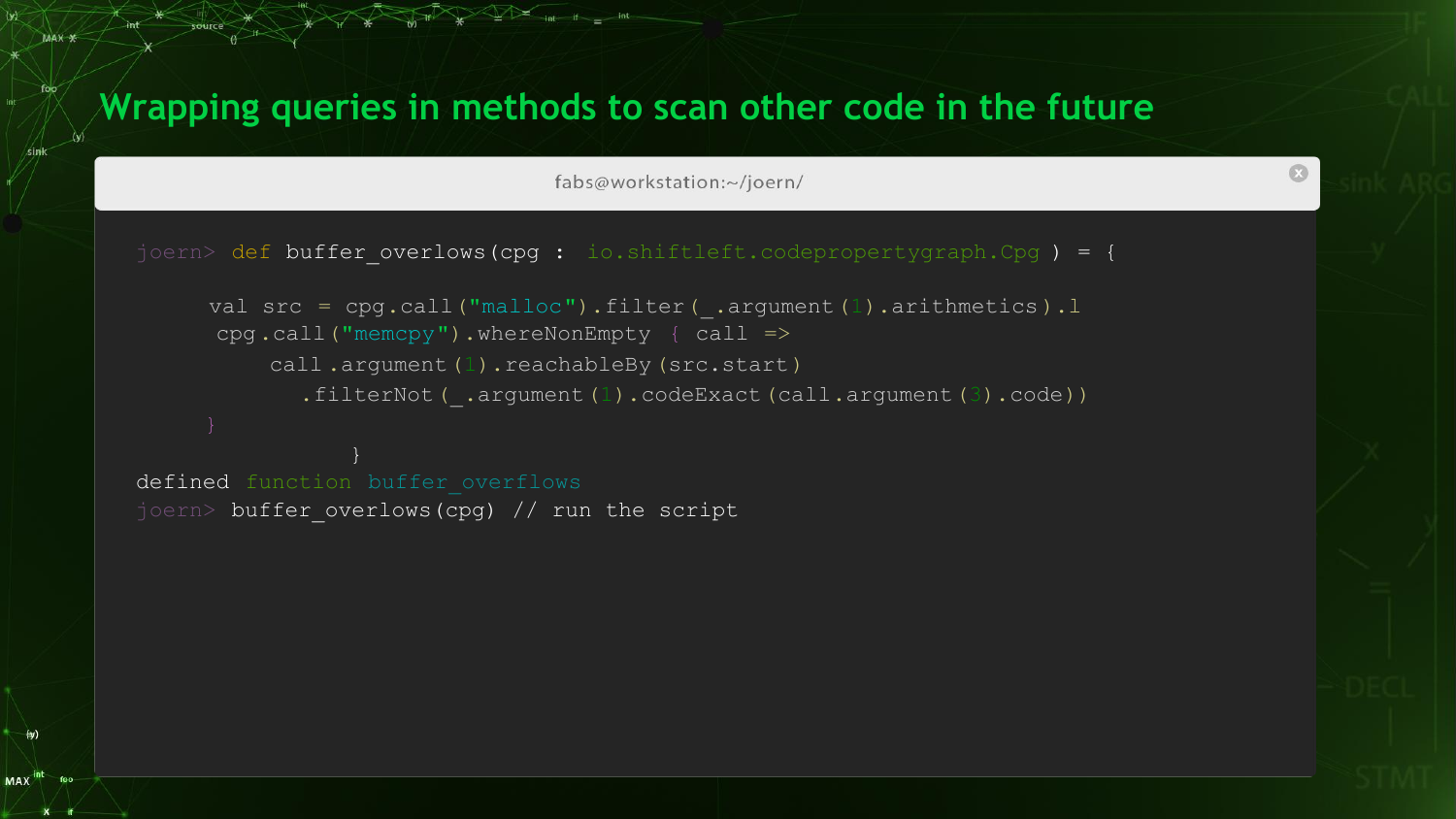### **A "p\_block->ibuffer == MAX\_UINT64 causes an overflow in this method"**

 $\mathbb{C}$ 

fabs@workstation:~/joern/

ÙÆ

int

MAX<sup>int</sup>

MAX \*

```
joern> buffer overlows(cpg).filter( .method.name( ".*ParseT.*")).l.start.dump
res57: List[String] = List(
  " static subpicture t *ParseText( decoder t *p_dec, block t *p_block)
    decoder sys t \rightarrow p sys = p dec->p_sys;
    subpicture t *p spu = NULL;
     if( p_block->i_flags & BLOCK_FLAG_CORRUPTED )
         return NULL;
     /* Should be resiliant against bad subtitles */
    if( p_sys->iconv_handle == (vlc_iconv_t)-1 || p_sys->b_autodetect_utf8 )
        psz subtitle = malloc( p block->i buffer + 1 );
         if( psz_subtitle == NULL )
             return NULL;
        memcpy( psz_subtitle, p_block->p_buffer, p_block->i_buffer ); /* <=== */
        psz_subtitle[p_block->i_buffer] = '\0';
```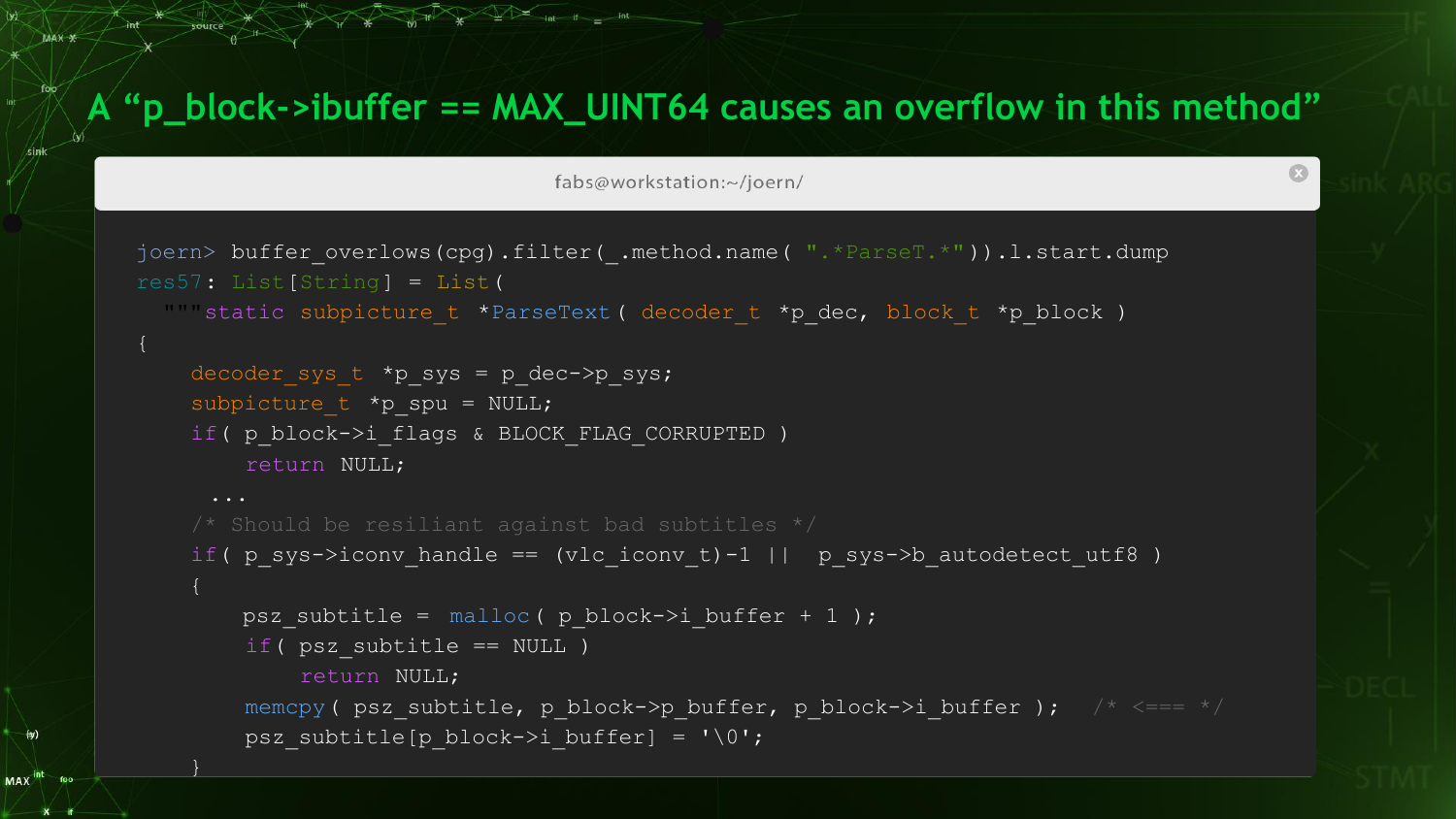### **Use Contributed Scripts and send a PR to Get Yours Included**

ÙÆ

 $(\mathbf{w})$ 

MAX<sup>int</sup>

MAX X

fabs@workstation:~/joern/

```
joern> scripts
res22: List[ScriptManager .ScriptDescription ] = List(
   ScriptDescription (
     "ast-for-funcs" ,
     "Returns the corresponding AST for each function as Json object."
   ),
     "ast-for-funcs-dump" ,
   ),
     "cfg-for-funcs" ,
     "Returns the corresponding CFG for each function as Json object."
   ),
  ...
joern> runScript("cfg-for-funcs", cpg)
```
 $\odot$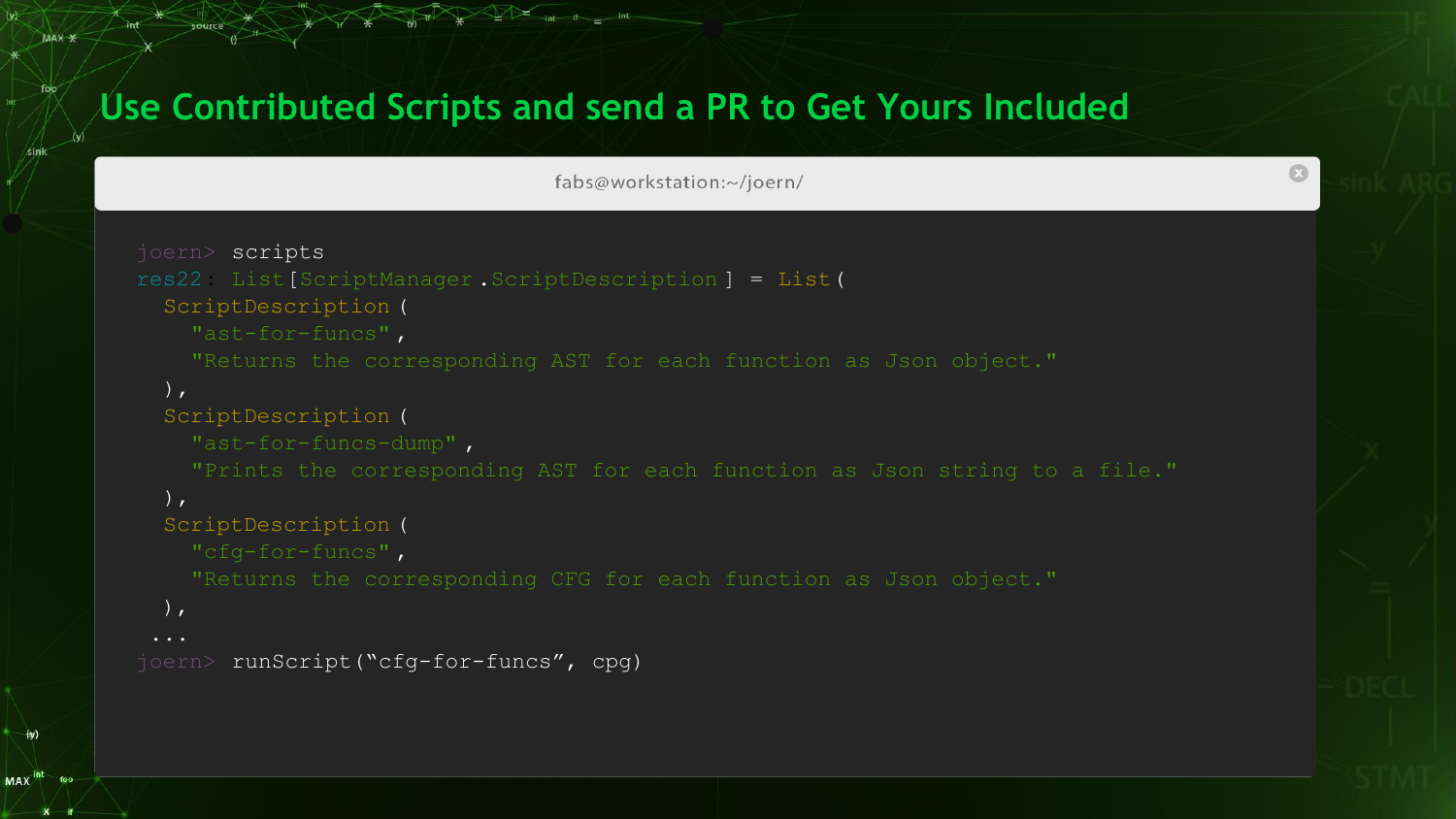### **Key Deficiencies of the Query Language addressed by Dork**

- From the compiler/runtime perspective, all nodes had the same type. Their logical types were encoded in a string only =>
- For all node types, the user needed to know and memorize
	- which fields contain meaningful information

(y)

int

- which steps can be taken from the node (e.g., it makes sense to traverse from a method to its parameters, but not from a local to its parameters)
- Steep learning curve and difficult to implement completion.
- $\bullet$  Bottom line: developing queries was cumbersome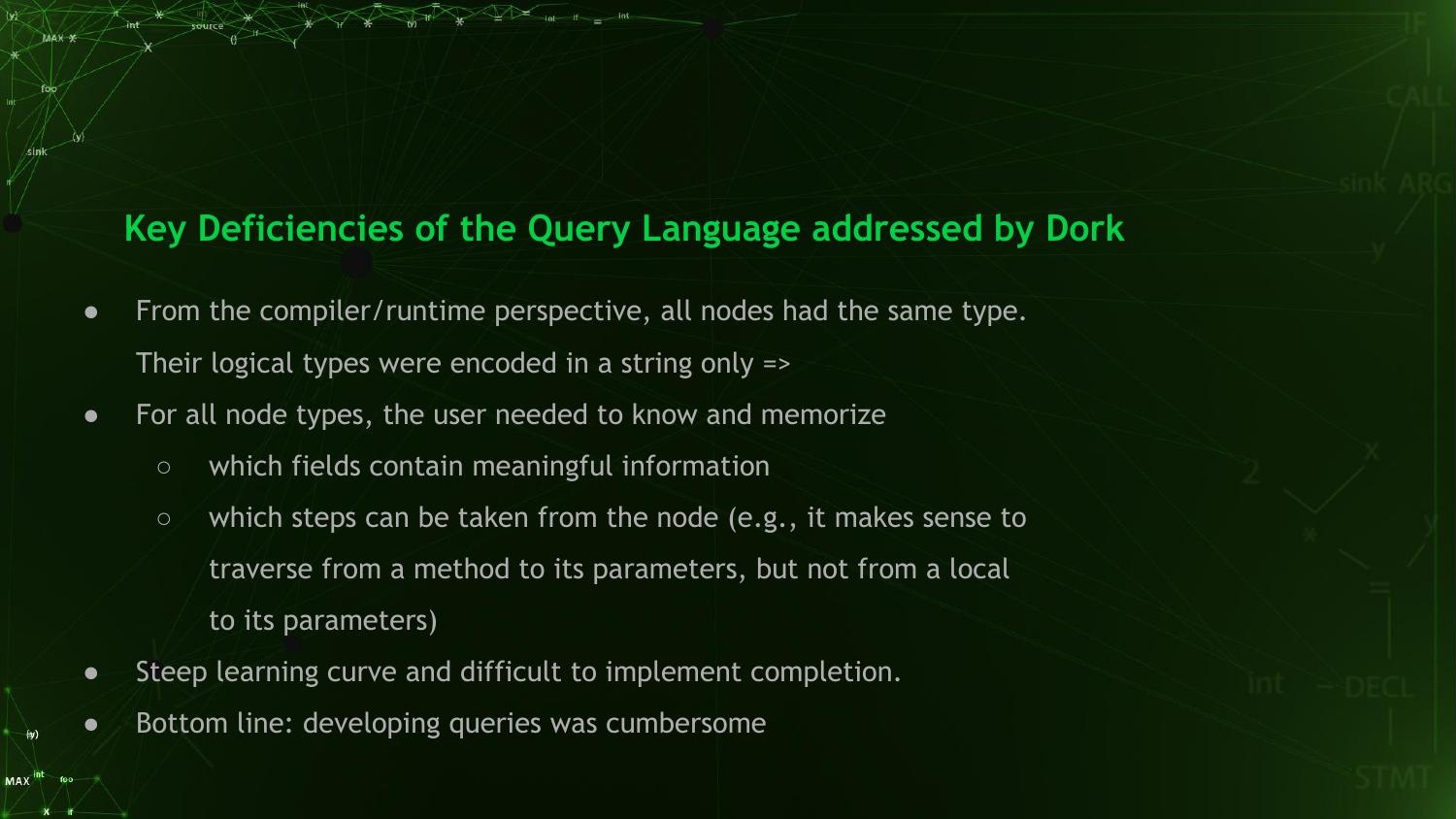### **More "Integration": Python Scripting via joernd**

(y)

int

**MAX** 

MAX +

- joernd is a REST server (HTTP) that allows you to create projects, run queries, and read back results
- cpgclientlib is a thin Python library that communicated with this server => Joern can be scripted with Python
- You can add support for other languages by creating corresponding thin libraries

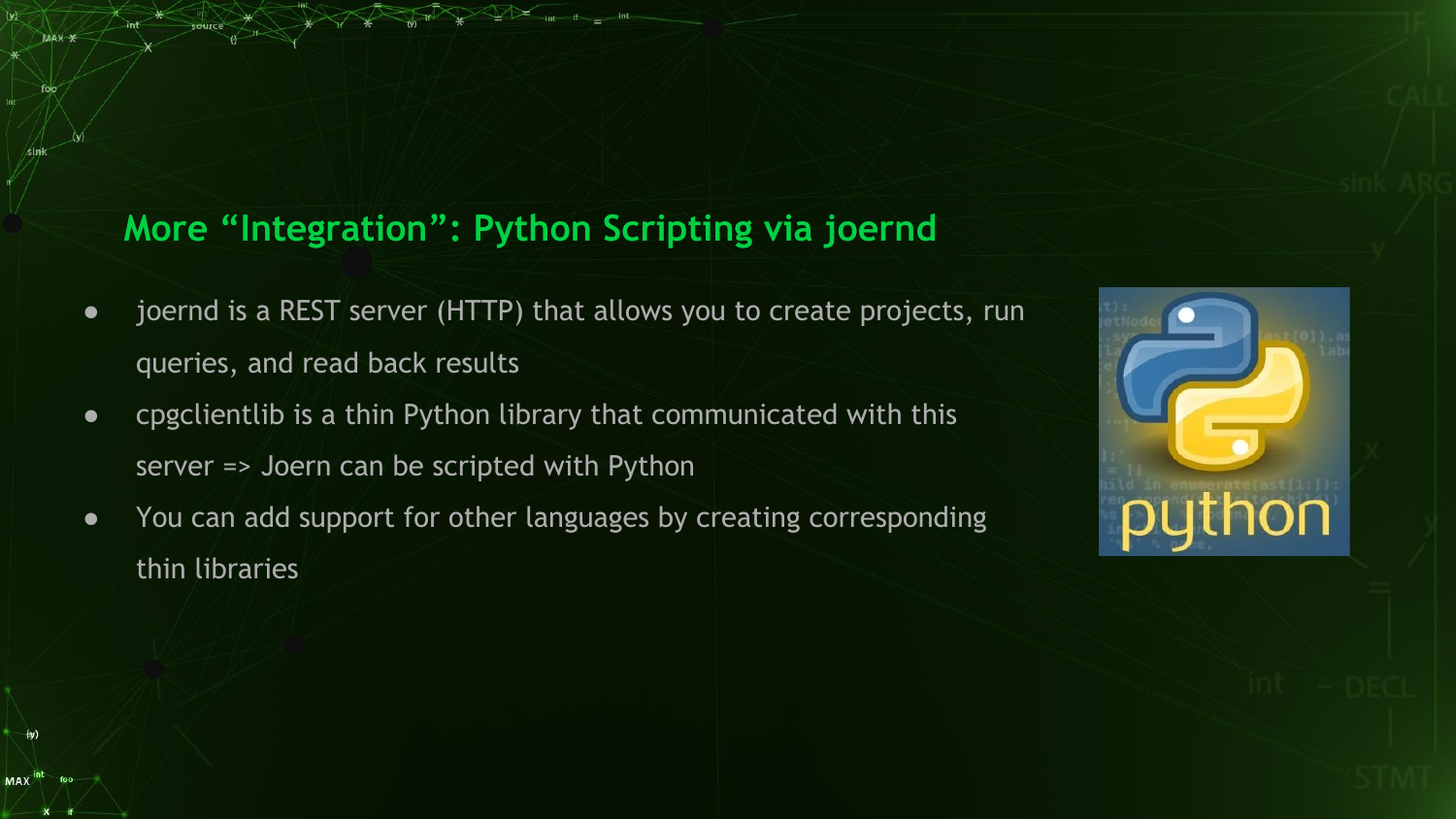### **They say "on-prem" now**

(y)

ink

- Cloud is good for ordering Pizza, not for keeping your data
- Security begins by not giving your code, queries, scripts, and knowledge to other people (or companies) unless you have to
- Joern is a program you install on your computer, not on Amazon's or Microsoft's computer - it's a component that you can install as you see fit
- If you want to share your scripts, you can, but you are not sharing them as you type
- Joern does not phone home to report "metrics" because this field is called "Security".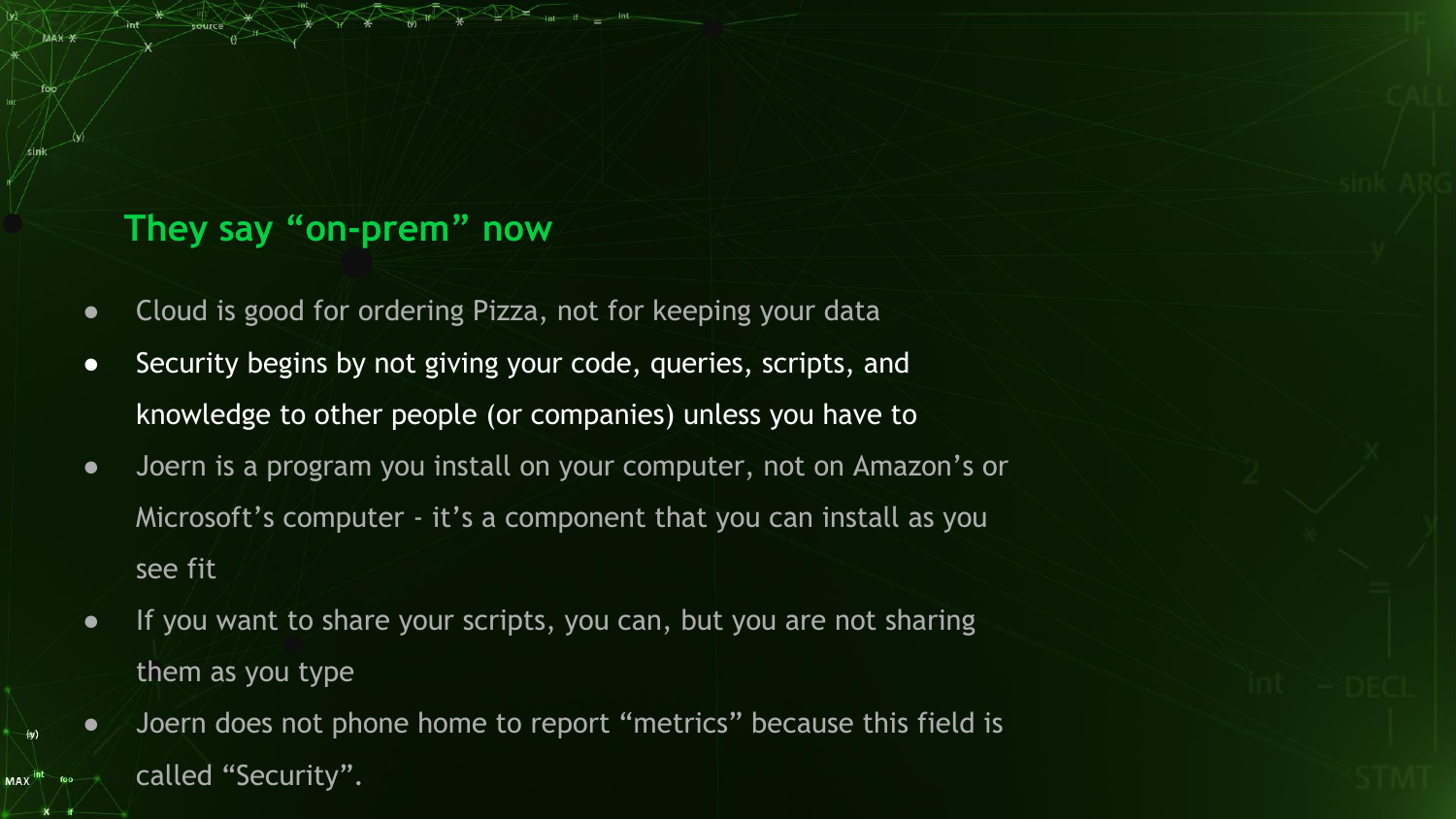### **Build from source or download binary distribution**

Ùŧ

 $\ast$ 

MAX

MAX X

source

| Latest release<br>V1.0.50<br>$  af659e0$ | V1.0.50<br><b>ClassAndOneHalf</b> released this 3 minutes ago |
|------------------------------------------|---------------------------------------------------------------|
|                                          | <b>Example 3</b>                                              |
|                                          | ijoern-cli.zip                                                |
|                                          | joern-cli.zip.sha512                                          |
|                                          | ijoern-install.sh                                             |
|                                          | ioern-server.zip                                              |
|                                          | joern-server.zip.sha512                                       |
|                                          | Source code (zip)                                             |
|                                          | Source code (tar.gz)                                          |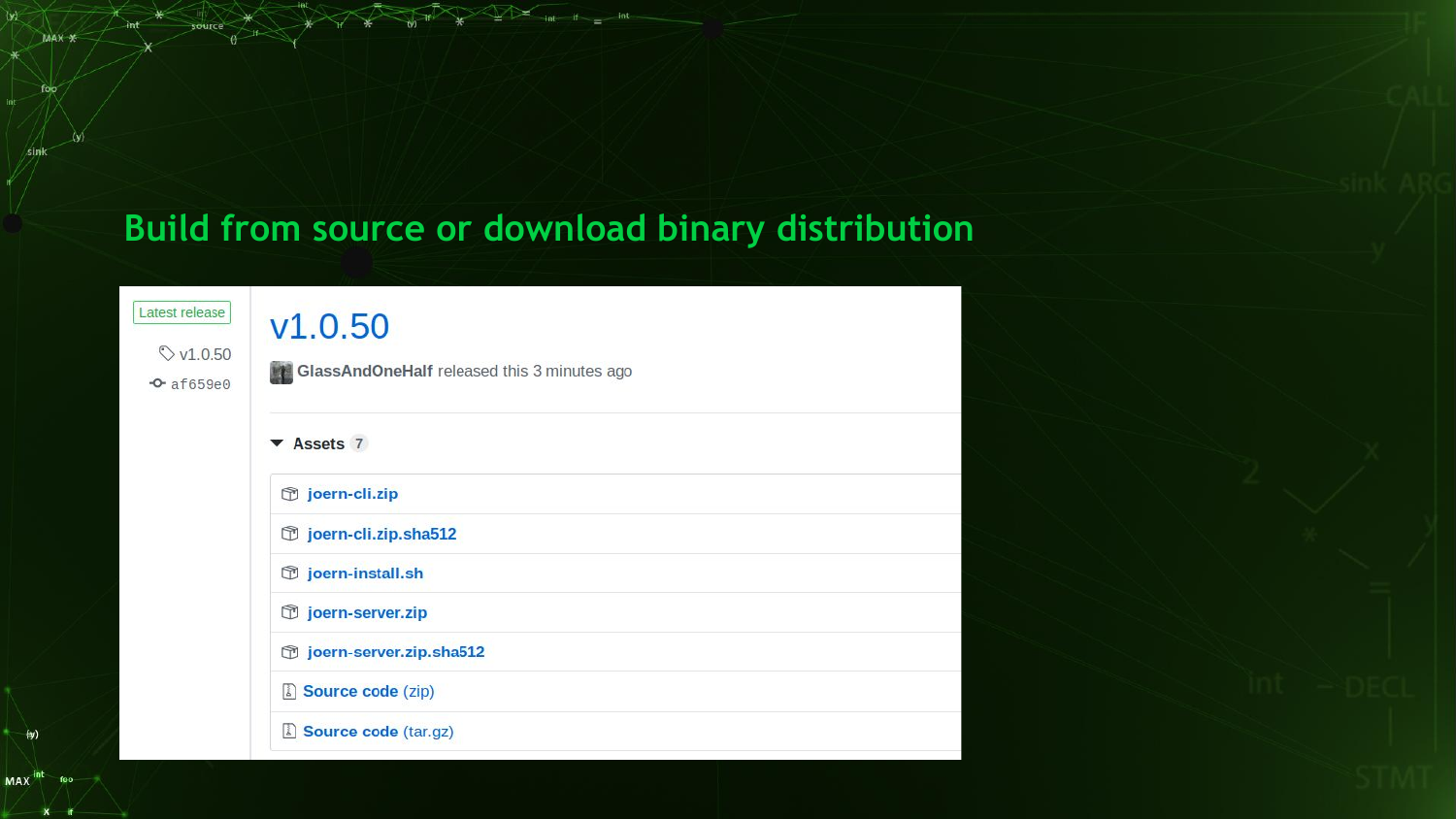### **Concluding Remarks**

(y)

- Tools for vulnerability discovery will only move the needle if they benefits the larger hacker community
- If you can't download and immediately use it, it doesn't exist
- The "market" (people in security who actually read code) is too small, which is why it has received only little good tooling.
- Wherever you work, help us push code auditing to the next level, run Joern - on your own computer - unwatched by and independent of the large corporations that form our "industry". Tell us how the tool can be improved and share queries as you wish - and keep your 0day.

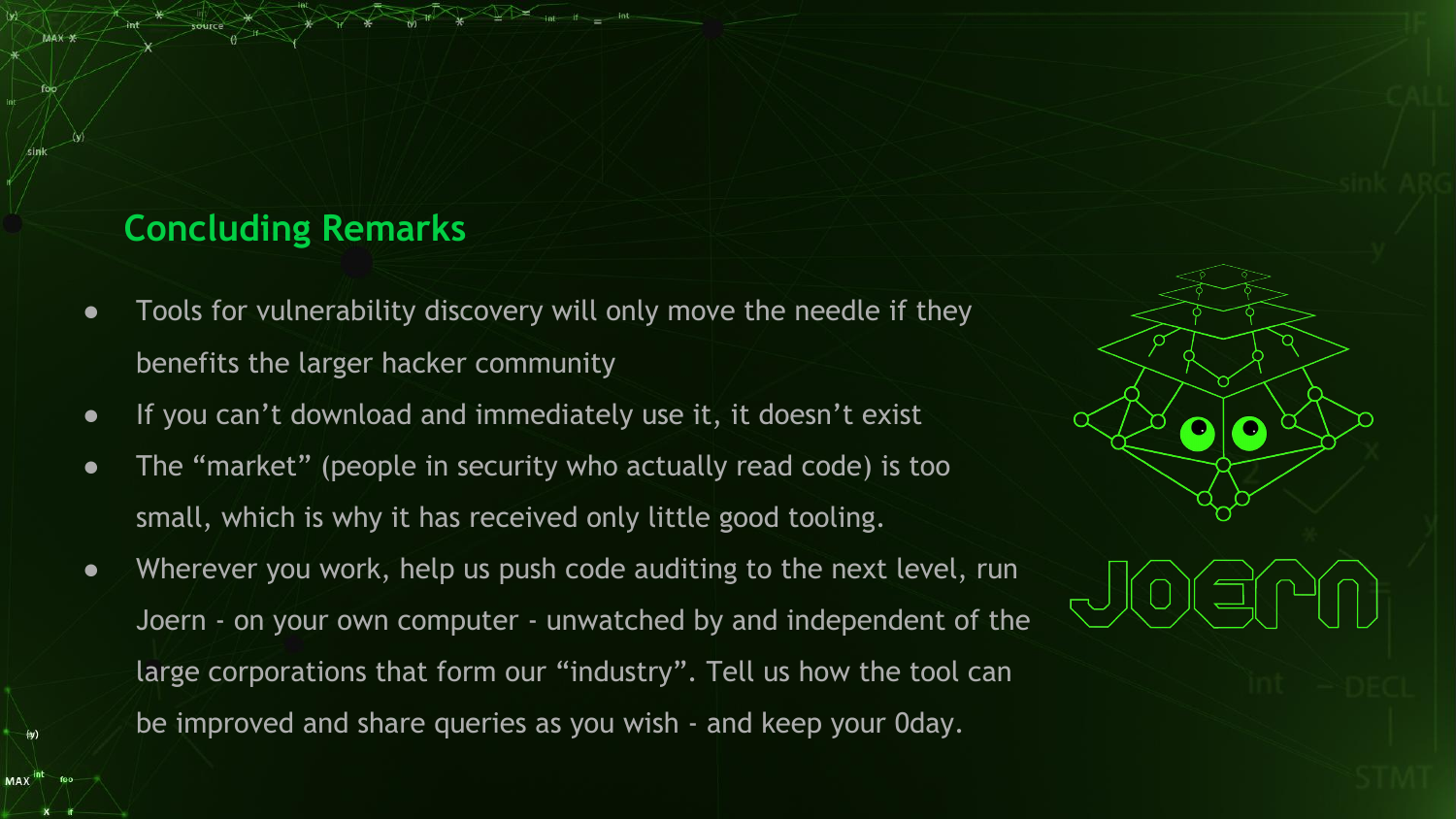## Happy Hacking

Website: <https://joern.io> Community: <https://gitter.im/joern-code-analyzer/> Presenter: @fabsx00

ÙŦ

int

MAX

MAX<sub>\*</sub>